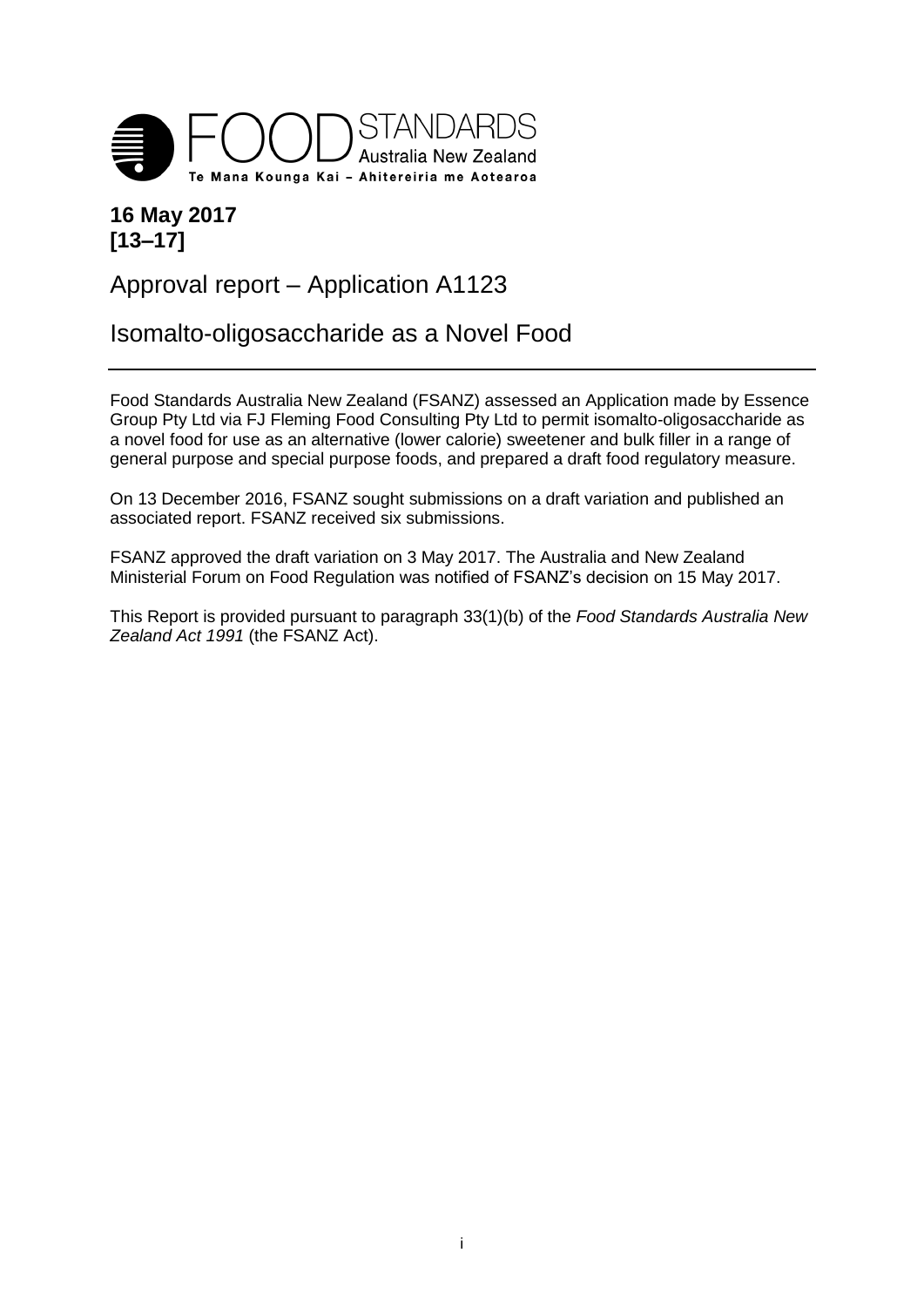### Table of contents

|              | 1.1<br>1.2<br>1.3<br>1.3.1<br>1.3.2<br>1.4<br>1.5<br>1.6                                                                                                                               |  |  |  |  |
|--------------|----------------------------------------------------------------------------------------------------------------------------------------------------------------------------------------|--|--|--|--|
| $\mathbf{2}$ |                                                                                                                                                                                        |  |  |  |  |
|              | 2.1<br>2.2<br>2.3<br>2.3.1<br>Nutrition implications for use of IMO as an alternative sweetener  12<br>2.3.2<br>2.3.3<br>2.3.4<br>2.3.5<br>2.3.6<br>24<br>241<br>2.5<br>2.5.1<br>2.5.2 |  |  |  |  |
| 6            |                                                                                                                                                                                        |  |  |  |  |
|              | ATTACHMENT A - APPROVED DRAFT VARIATION TO THE AUSTRALIA NEW ZEALAND FOOD STANDARDS<br>ATTACHMENT C - DRAFT VARIATION TO THE AUSTRALIA NEW ZEALAND FOOD STANDARDS CODE (CALL FOR       |  |  |  |  |

#### **Supporting documents**

The following documents<sup>1</sup>, which informed the assessment of this Application, are available on the FSANZ website:

- SD<sub>1</sub> Risk and technical assessment report (at Approval)
- Assessment against the Policy Guidelines (at Approval) SD<sub>2</sub>

<sup>1</sup> http://www.foodstandards.gov.au/code/applications/Pages/A1123IMOasaNovelFood.aspx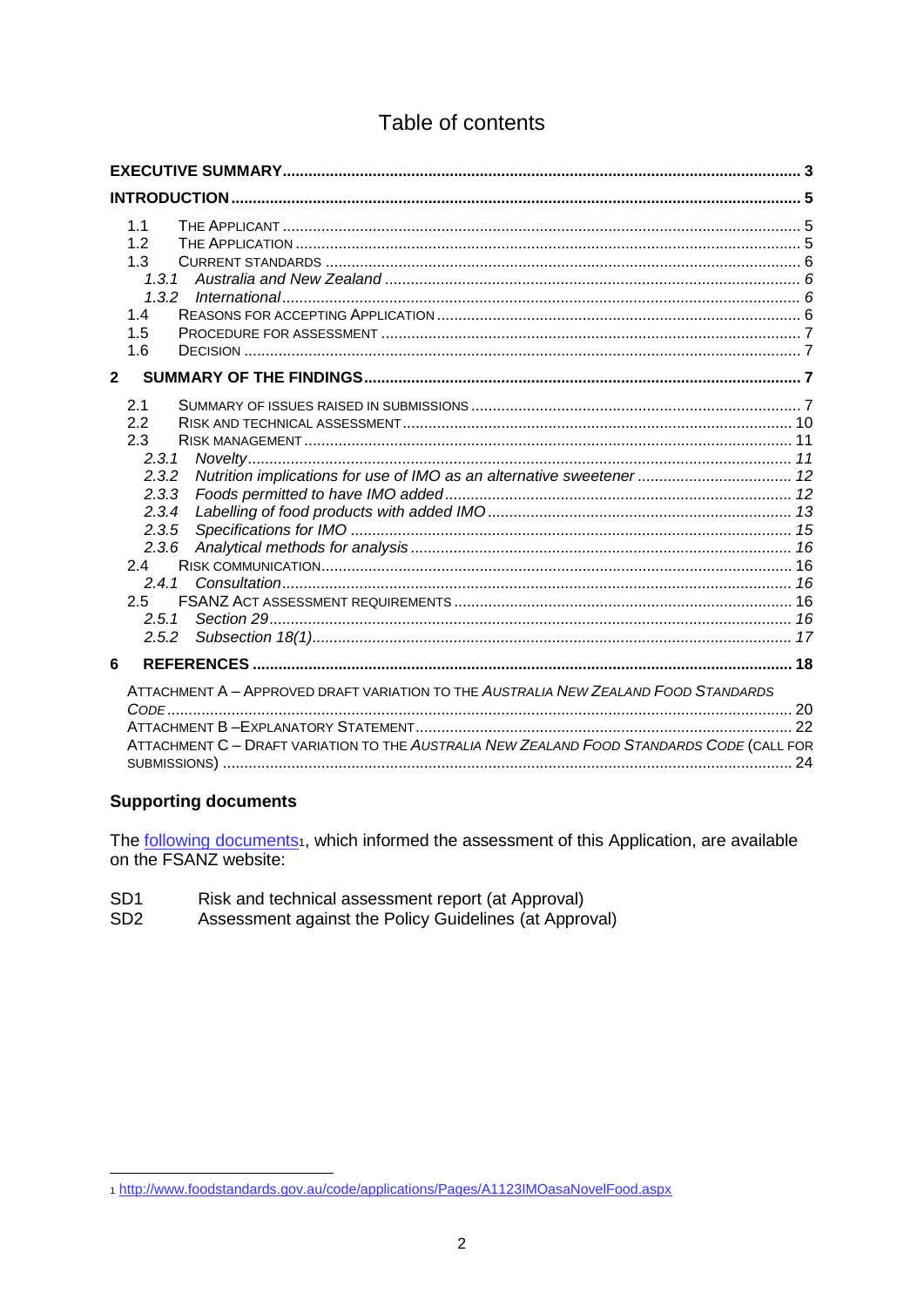# <span id="page-2-0"></span>**Executive summary**

Essence Group Pty Ltd made an Application seeking approval of isomalto-oligosaccharide (IMO) as a novel food for use as an alternative (lower calorie) sweetener and as a bulk filler. The Applicant sought to market IMO in a number of food categories including carbonated beverages, sports and energy drinks, soy milks, milk-based drinks, milk-based and non-milkbased meal replacement drinks, fruit juices, fruit-flavoured drinks, meal replacement bars, breakfast bars and confectionery at levels up to 15 g IMO/serving. The Applicant stated that it was not the intention that IMO be added to foods for infants or supplementary formulated foods for young children2.

The Applicant did not request a specific energy factor for IMO or a specific method of analysis for dietary fibre.

IMO is manufactured from starch and contains a mixture of short-chain [carbohydrates,](https://en.wikipedia.org/wiki/Carbohydrate) including both digestible and non-digestible saccharides. The Applicant noted the relative sweetness of IMO as approximately 60% that of sucrose and the energy value as 6.3 kJ/g (1.5 kcal/g). As well as commercial manufacture, IMO occurs naturally in fermented foods such as rice, miso, soy sauce, and sake. It is approved in a number of overseas jurisdictions including the United States of America, Canada and Europe.

The [Advisory Committee on Novel Foods](http://www.foodstandards.gov.au/industry/novel/novelrecs/pages/default.aspx)<sup>3</sup> (ACNF) previously considered that IMO does not have a history of consumption in Australia and New Zealand and as such, meets the definition of non-traditional food in the *Australia New Zealand Food Standards Code* (the Code). Therefore, as a new food ingredient, IMO required a safety assessment prior to approval for use in Australia and New Zealand.

FSANZ's assessment concluded that IMO meets the stated purpose of a bulk filler when used as an ingredient to replace sucrose in food. In addition, according to the Applicant's reported IMO composition (i.e. lower levels of mono- and di-saccharides than sucrose) and FSANZ's proposed specification for IMO, IMO could be used as a sweetener with approximately 60% sweetness compared to sucrose. To meet nutrition labelling requirements, the manufacturer will need to know the monosaccharide and disaccharide content of an IMO ingredient, as well as its available and unavailable carbohydrate content.

IMO has a history of safe use in humans in overseas countries and is well tolerated i.e. no abdominal symptoms (e.g. laxative effects) in healthy humans (i.e. excluding certain individuals with sucrase-isomaltase deficiency, see below) up to a single daily (bolus4) 40 g dose. In the absence of any identifiable hazard, an Acceptable Daily Intake (ADI) of 'not specified' is considered appropriate. However, it is anticipated that IMO will be poorly tolerated by individuals with congenital or acquired sucrase-isomaltase deficiency (see SD1). FSANZ considers that the existing generic labelling requirements along with additional information provided to relevant health professional bodies, will manage the potential risk to these individuals (see below).

The predicted mean dietary exposures to IMO over 24 hours based on the Applicant's proposed list of foods (assuming 50% replacement of added sugars) were below 40 g for all population groups assessed (scenario 1).

<sup>2</sup> FSANZ advised the Applicant that "foods for infants" were taken to include infant formula products; there was no objection. Therefore, these food categories were not assessed under A1123.

<sup>3</sup> <http://www.foodstandards.gov.au/industry/novel/novelrecs/pages/default.aspx>

<sup>4</sup> Bolus can be defined as a single dose, administered over a short period of time.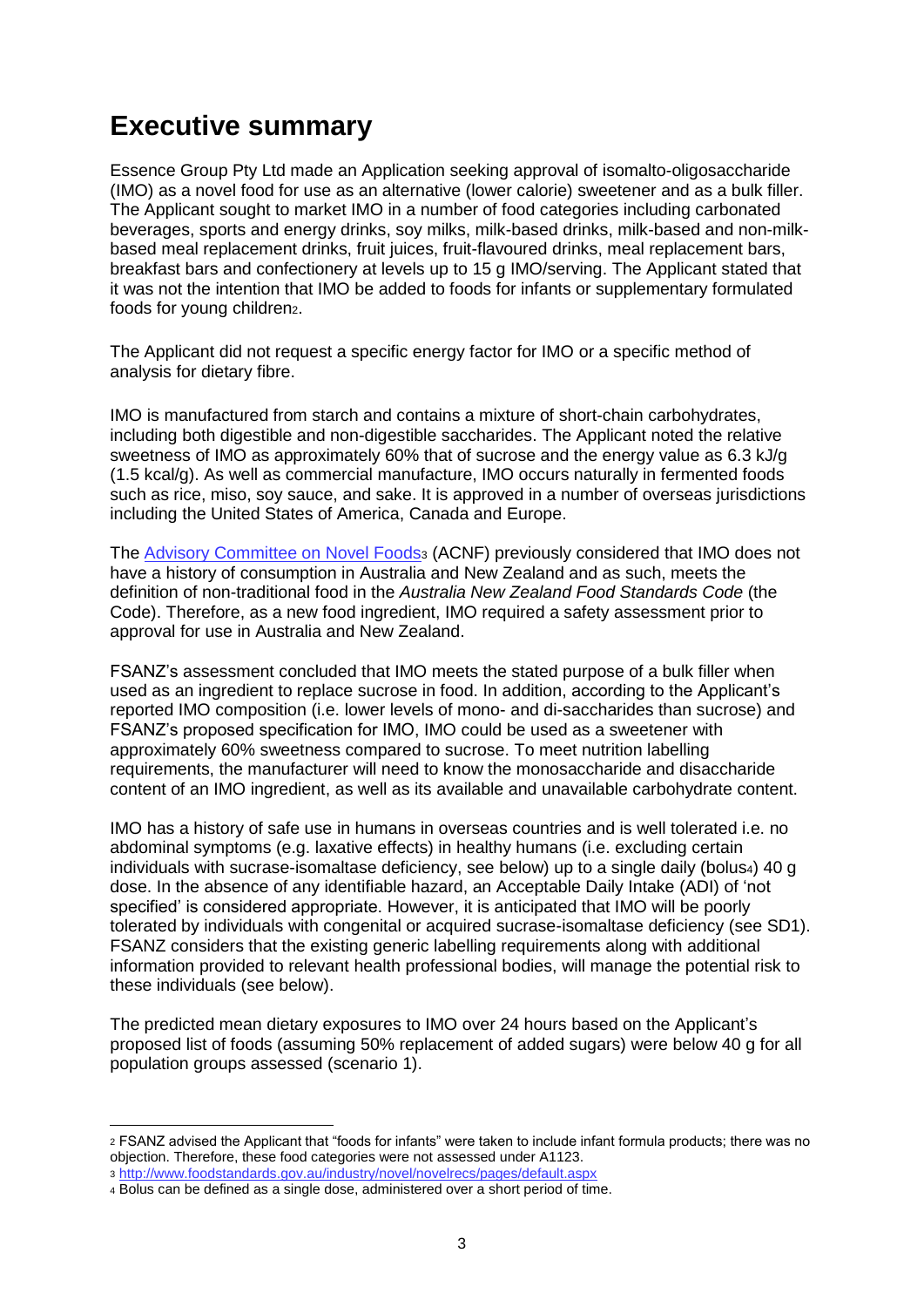FSANZ also assessed the predicted mean exposures (assuming 50% replacement of added sugars) for a second scenario where IMO is added to all nearly food categories (except infant formula products, infant foods and formulated supplementary foods for young children). For this second scenario, exposures were < 40 g IMO for ages 2–8 years and 51 years and over. For ages 9–50 years, the predicted mean exposures were > 40 g IMO (up to 58 g). High consumers of IMO (P97.5) may also exceed 40 g of IMO.

Noting the lack of an identifiable hazard, and that a single dose of 40 g has been demonstrated to be well tolerated, these exposures do not raise any public health concerns.

Furthermore, due to the assumptions made in the second scenario (IMO added to nearly all food categories), the predicted exposures are likely to be considerably over-estimated and are not considered realistic because the scenario is unlikely to reflect normal consumption patterns of IMO-containing foods. The Applicant suggests that no more than two foods containing IMO would be consumed in a day based on experience from mature markets overseas. The Applicant also notes that for organoleptic reasons i.e. matching the sweetness profile of sucrose, IMO is unlikely to be used alone (at the theoretical maximum sugar replacement level) in high sweetness products and instead is more likely to be used as a part of a blend of sweeteners.

Therefore, FSANZ has approved IMO as a novel food, including the extension of the Applicant's original list of foods to all foods except infant formula products, infant foods and formulated supplementary foods for young children. In addition, a limit per serving, as proposed by the Applicant, is not considered necessary to manage potential risk. Generic labelling requirements will provide consumers with information about the presence of IMO in food to enable informed choice. FSANZ also considered the need for a mandatory advisory labelling statement about possible laxative effects and determined, based on the risk assessment conclusions, that such a requirement was not warranted.

Broadening the permission to nearly all food categories will not pose a risk to healthy consumers. However, (if the variation to the Code is ultimately gazetted) additional information about the IMO permissions in the Code, and what to look for on a label will be provided to health professional bodies whose members educate and support individuals with sucrase-isomaltase deficiency. This will reduce the likelihood of adverse effects for these individuals, noting that they already need to avoid sucrose.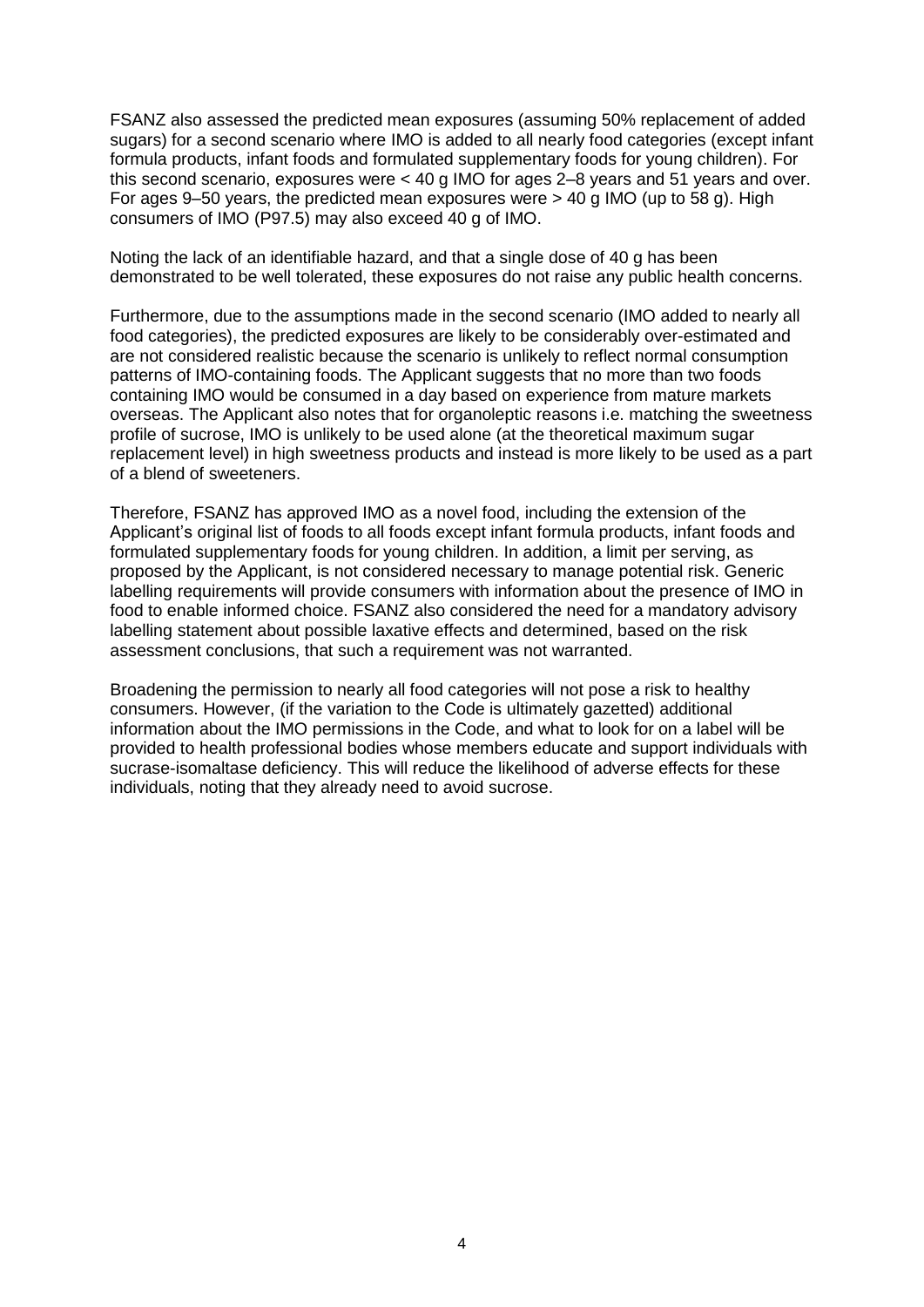# <span id="page-4-0"></span>**1 Introduction**

The Application sought the approval of isomalto-oligosaccharide (IMO) as a novel food, specifically as a bulk filler and an alternative sweetener. A separate energy factor for IMO was not requested.

IMO is manufactured from starch and is a mixture of short-chain [carbohydrates](https://en.wikipedia.org/wiki/Carbohydrate) based on glucose that are predominantly linked by α-D-(1,6) linkages. IMO contains both digestible and non-digestible saccharides. The Applicant noted the relative sweetness of IMO as approximately 60% that of sucrose and the energy value as 6.3 kJ/g (1.5 kcal/g). As well as commercial manufacture, IMO occurs naturally in fermented foods, such as rice miso, soy sauce, and sakes.

A previous Application A578 – [Isomaltulose as a Novel Food](http://www.foodstandards.gov.au/code/applications/Pages/applicationa578isoma3297.aspx)<sup>6</sup> was approved by FSANZ in 2007. Some aspects of A578 are relevant to this Application and have been considered in the assessment. Isomaltulose is a disaccharide linked by the same α-D-(1,6) linkages as IMO but comprises two hexoses, glucose and fructose.

### <span id="page-4-1"></span>**1.1 The Applicant**

Essence Group Pty Ltd is an Australian-based importer of specialty food ingredients.

## <span id="page-4-2"></span>**1.2 The Application**

The Application sought an amendment to Schedule 25 – Permitted novel foods to permit IMO in a selected range of foods at levels up to 15 g IMO/serving. Essence Group applied to market IMO (powder) as an alternative (lower calorie) sweetener and bulk filler in food categories including carbonated beverages, sports and energy drinks, soy milks, milk-based drinks, milk-based and non-milk-based meal replacement drinks, fruit juices, fruit-flavoured drinks, meal replacement bars, breakfast bars and confectionery. The specific list of foods requested is available in supporting document 1 (SD1). The Applicant does not intend that formulated supplementary food for young children or foods for infants be permitted to contain IMO<sup>7</sup> (i.e. nominated exemptions).

The Applicant stated that IMO can be used as:

- an alternative to other carbohydrate bulk sweeteners such as sucrose, glucose, fructose and high fructose or maltose syrups
- an alternative filler to provide bulk and texture to other currently available food ingredients, such as fructo-oligosaccharides (FOS), inulin, polydextrose and dextrins.

The Applicant further stated that at the theoretical maximum sugar replacement level, IMO is unlikely to be used alone in high sweetness products and instead is more likely to be used as a part of a blend of sweeteners (i.e. for matching the sweetness profile of sucrose).

The Applicant also noted it is not the intention to market or support the use of IMO as a prebiotic, to make nutrition content claims or general level health claims.

<sup>5</sup> The Application refers to levels of 0.5–1.1% (0.5–1.1 g/100 g) of IMO present in honey, sake and miso in Japan (2008), noting that the level of IMO in soy was not available.

<sup>6</sup> <http://www.foodstandards.gov.au/code/applications/Pages/applicationa578isoma3297.aspx>

<sup>7</sup> FSANZ advised the Applicant that "foods for infants" were taken to include infant formula products; there was no objection. Therefore, these food categories were not assessed.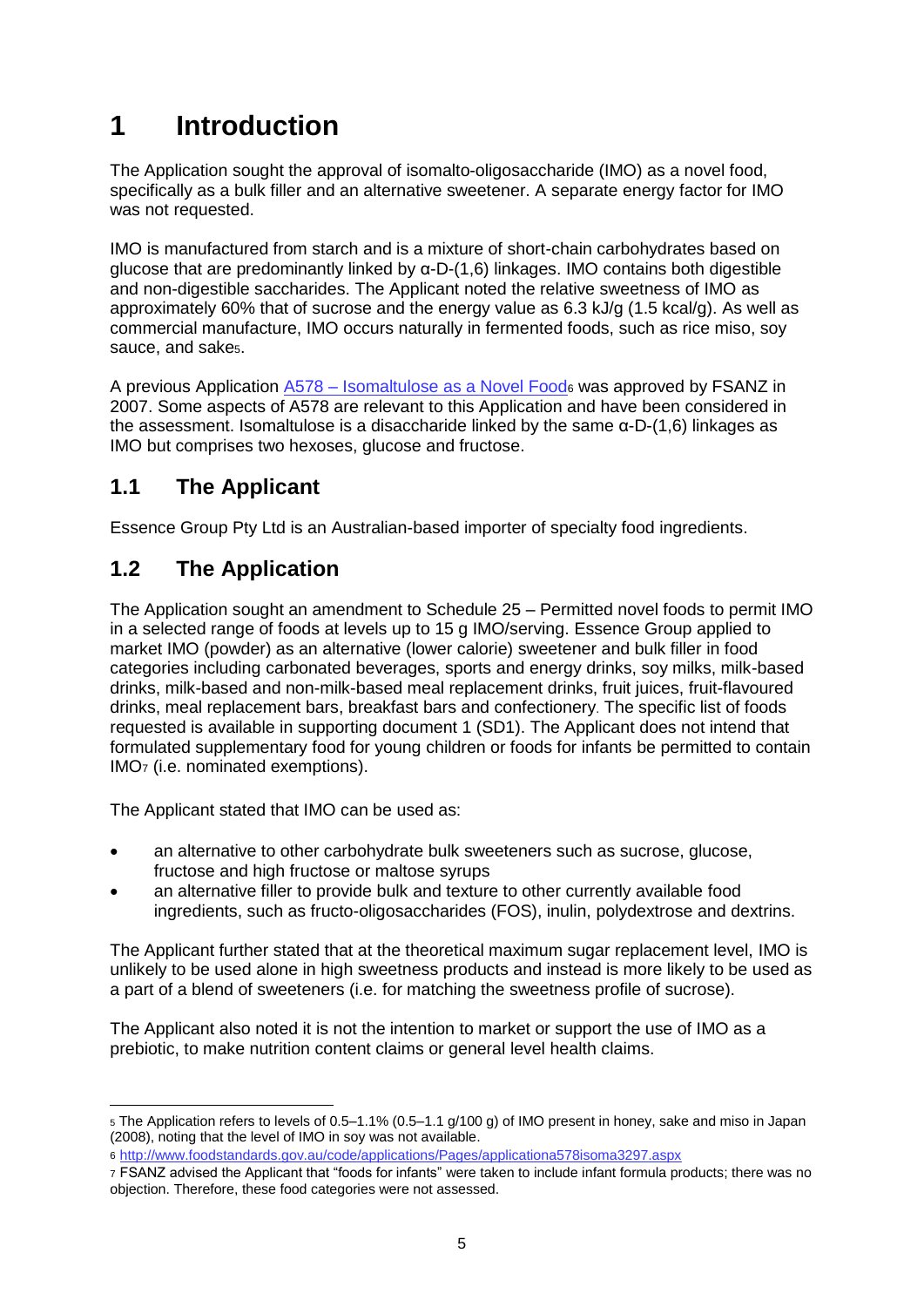The Applicant did not apply for an additional method of analysis for dietary fibre and noted that to support a nutrition content claim about dietary fibre, the product would need to meet relevant Code requirements in Standards 1.2.8 – Nutrition information requirements and 1.2.7 – Nutrition, health and related claims.

### <span id="page-5-0"></span>**1.3 Current standards**

### <span id="page-5-1"></span>**1.3.1 Australia and New Zealand**

[Standard 1.5.1 –](https://www.legislation.gov.au/Series/F2015L00403) Novel foods<sub>8</sub> permits food offered for retail sale to consist of, or have as an ingredient, a novel food which has had a pre-market assessment and approval by FSANZ. These permissions are listed in Schedule 25.

A 'novel food' is defined in the Code as a *'*non-traditional food' that requires an assessment of public health and safety considerations having regard to:

- *(a) the potential for adverse effects in humans; or*
- *(b) the composition or structure of the food; or*
- *(c) the process by which the food has been prepared; or*
- *(d) the source from which it is derived; or*
- *(e) patterns and levels of consumption of the food; or*
- *(f) any other relevant matters.*

Therefore, a novel food must first be considered to be a 'non-traditional' food which is also defined in the Code as, among other things, a food that does not have a history of human consumption in Australia or New Zealand.

Specifications in Schedule 3 – Identity and purity, and the calculation of values for nutrition information panels in Schedule 11 – Calculation of values for nutrition information panel, are also relevant.

#### <span id="page-5-2"></span>**1.3.2 International**

IMO is permitted in several overseas jurisdictions:

- USA IMO has FDA Generally Recognized as Safe (GRAS) status (GRAS GRN 246) for a list of foods similar to the Applicant's request.
- Canada in 2009, Health Canada had no objection to the use of IMO as a food ingredient.
- UK/EU IMO was permitted to be placed on the EU market in July 2013 (as a novel food).
- Japan IMO has been on the FOSHU (Food for Specified Health Uses) ingredient list for more than 10 years.
- China has a National Standard for IMO GB/T 20881 2007.
- Korea oligosaccharides are listed under section 10 of Article 5: Standards and Specifications for Each Food Product of the Food Code.

### <span id="page-5-3"></span>**1.4 Reasons for accepting Application**

The Application was accepted for assessment because:

it complied with the procedural requirements under subsection 22(2); and

 $\overline{a}$ <sup>8</sup> <https://www.legislation.gov.au/Series/F2015L00403>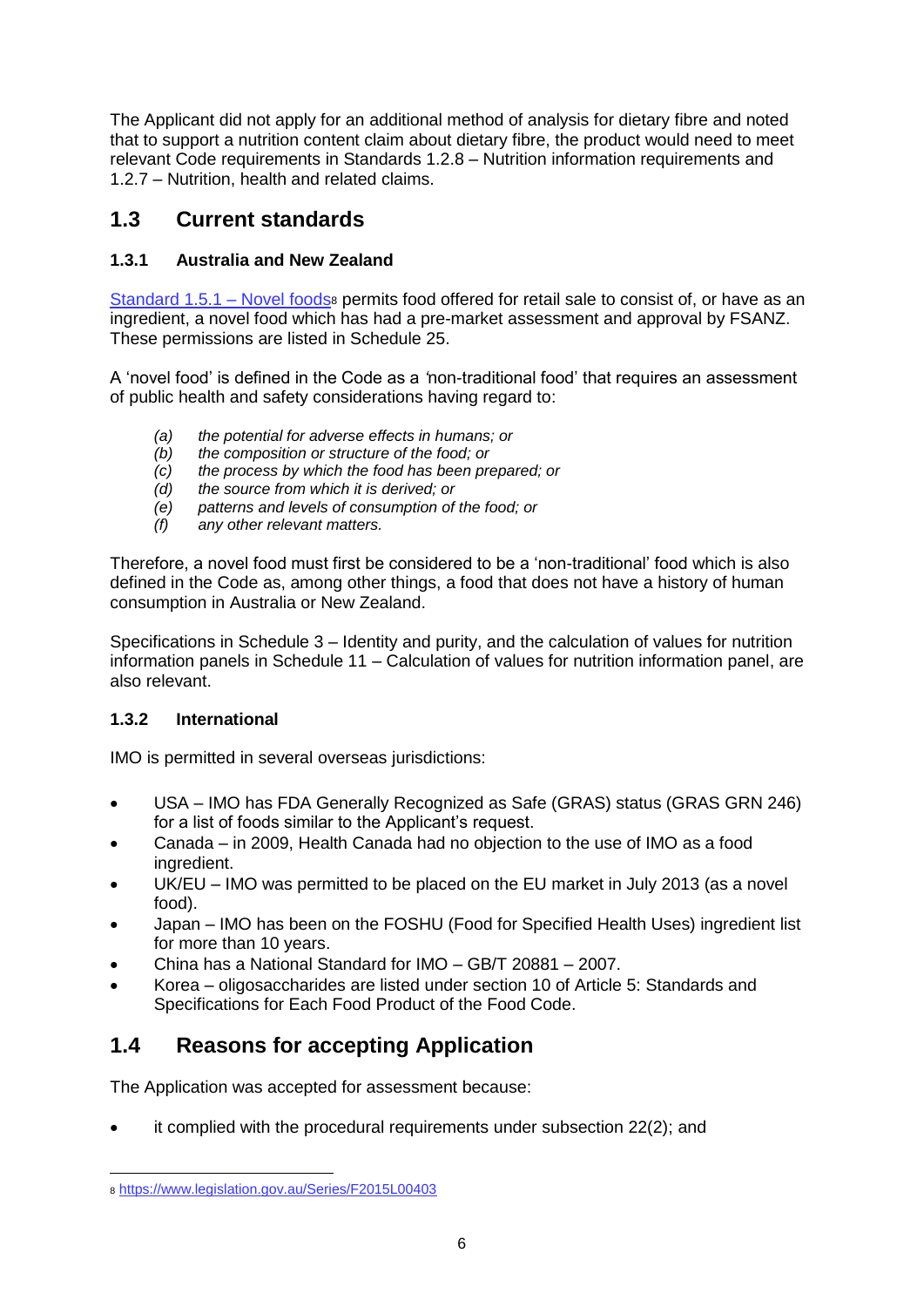it related to a matter that might be developed as a food regulatory measure or warranted the variation of a food regulatory measure.

### <span id="page-6-0"></span>**1.5 Procedure for assessment**

The Application was assessed under the General Procedure*.*

### <span id="page-6-1"></span>**1.6 Decision**

The draft variation, as proposed following assessment, was approved with amendment as follows.

For amendment of the specifications, see Section 2.2 and SD1.

In addition, two minor amendments were made to the draft variation to reflect changes to Schedule 3 made by other applications. The following section numbers were renumbered as follows:

- S3—35 to S3—36; and
- S3—36 to S3—37.

The variation takes effect on gazettal. The approved draft variation, as varied after consideration of submissions, is at Attachment A. The related explanatory statement is at Attachment B. An explanatory statement is required to accompany an instrument if it is lodged on the Federal Register of Legislation. The draft variation on which submissions were sought is at Attachment C.

# <span id="page-6-2"></span>**2 Summary of the findings**

### <span id="page-6-3"></span>**2.1 Summary of issues raised in submissions**

Six submissions were received i.e. three from government jurisdictions, two from the food industry and one from a health professional organisation. All submitters generally supported amending the Code to permit IMO, subject to further consideration of the substantive issues listed in Table 1.

#### **Table 1: Summary of issues raised and the FSANZ response**

| <b>Issue</b>                                                                                                                                                                                                                                                                                                                                                                                          | <b>Raised</b><br>by | <b>FSANZ response (including any amendments)</b><br>to drafting)                                                                                                                                                                                                                                                                                                                                                                                                          |
|-------------------------------------------------------------------------------------------------------------------------------------------------------------------------------------------------------------------------------------------------------------------------------------------------------------------------------------------------------------------------------------------------------|---------------------|---------------------------------------------------------------------------------------------------------------------------------------------------------------------------------------------------------------------------------------------------------------------------------------------------------------------------------------------------------------------------------------------------------------------------------------------------------------------------|
| Queries the assumption made<br>in the dietary exposure<br>assessment, where IMO<br>replaced added sugars on a<br>gram for gram basis to<br>predict the dietary intake of<br><b>IMO. Notes that, in the</b><br>Applicant's example recipe,<br>added sugar was replaced<br>with IMO using a conversion<br>factor of 1.67 (given the<br>relative sweetness of IMO is<br>approx. 60% that of<br>sucrose). | Vic Health          | FSANZ has further considered these points.<br>The potential exposure to IMO has been revised. The<br>dietary modelling was re-run using a conversion<br>factor of sugar: IMO of 1.6 based on the relative<br>sweetness of IMO of approximately 60% compared<br>to sucrose and also the Applicant's data. See SD1<br>and section 2.2 and 2.3.3 in this report.<br>Two scenarios were modelled with IMO replacing<br>50% of added sugars on a 1.6 gram for 1 gram<br>basis: |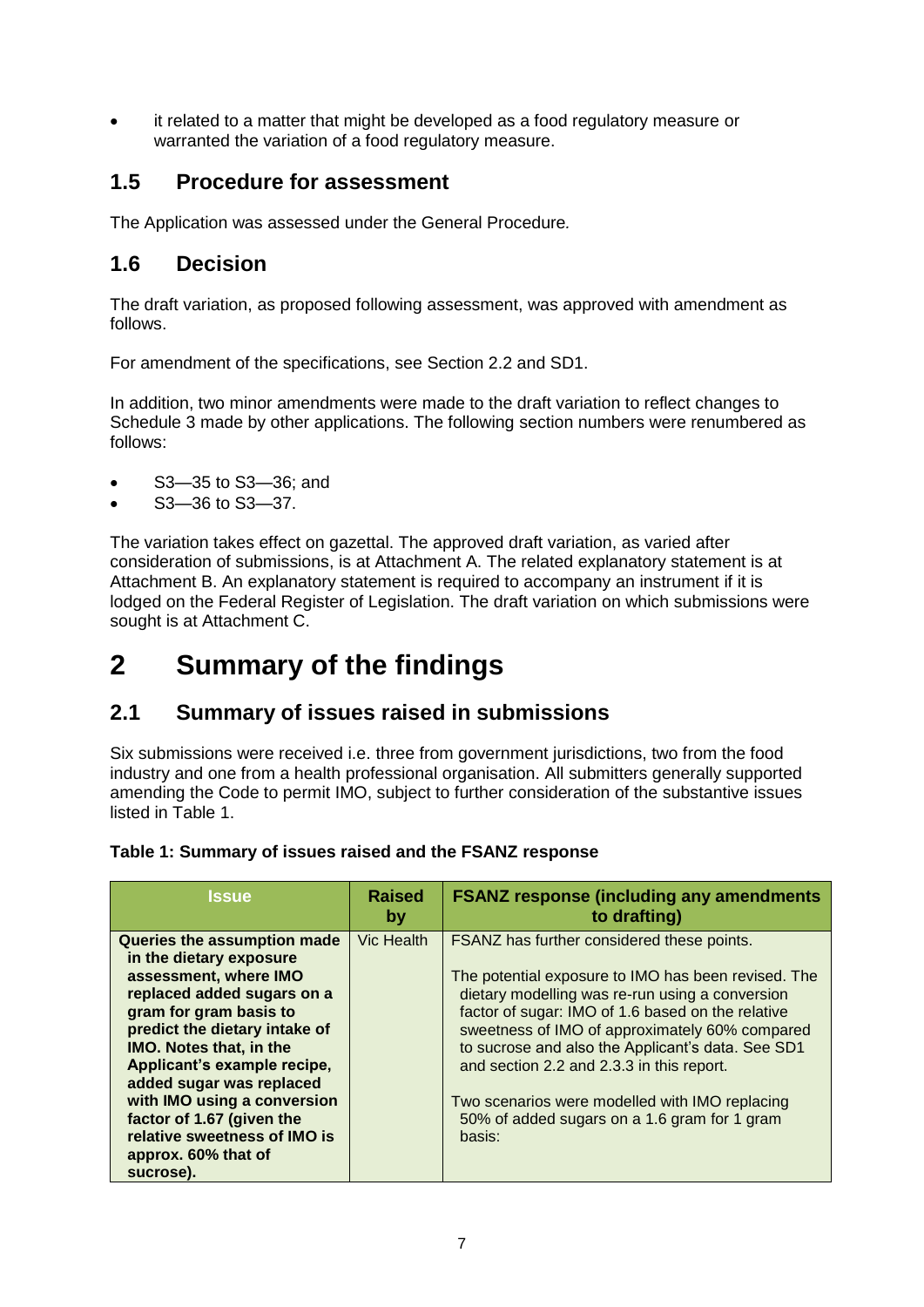| <b>Issue</b>                                                                                                                                                                                                                                                                                                                                                                                              | <b>Raised</b><br>by | <b>FSANZ response (including any amendments)</b><br>to drafting)                                                                                                                                                                                                                                                                                                                                                                                                                                                                                                                                                                                                                                                                                                                                                                                                                                                                                                                                                                                                                                                                                                                                                                                                                                                                                                                                                                                                                                                                                                                 |
|-----------------------------------------------------------------------------------------------------------------------------------------------------------------------------------------------------------------------------------------------------------------------------------------------------------------------------------------------------------------------------------------------------------|---------------------|----------------------------------------------------------------------------------------------------------------------------------------------------------------------------------------------------------------------------------------------------------------------------------------------------------------------------------------------------------------------------------------------------------------------------------------------------------------------------------------------------------------------------------------------------------------------------------------------------------------------------------------------------------------------------------------------------------------------------------------------------------------------------------------------------------------------------------------------------------------------------------------------------------------------------------------------------------------------------------------------------------------------------------------------------------------------------------------------------------------------------------------------------------------------------------------------------------------------------------------------------------------------------------------------------------------------------------------------------------------------------------------------------------------------------------------------------------------------------------------------------------------------------------------------------------------------------------|
| This suggests that in<br>estimating dietary exposure<br>to IMO, one gram of added<br>sugar should be replaced<br>with 1.67 g IMO, to more<br>closely reflect predicted<br>exposure. Using this<br>conversion factor, the daily<br>dose for some population<br>groups is likely to be higher<br>than 40 g IMO per day, at<br>which level, evidence for<br>adverse effects in healthy<br>humans is lacking. |                     | Scenario 1 – only those foods proposed by the<br>$\bullet$<br>Applicant<br>Scenario 2 - all foods (excluding infant formula<br>$\bullet$<br>products, infant foods and formulated<br>supplementary foods for young children).<br>The predicted dietary exposures were compared to<br>levels of IMO reported to be well tolerated in the<br>literature i.e. a single dose (40 g) of IMO. In<br>summary, for scenario 1, the predicted mean dietary<br>exposures to IMO were < 40 g/day IMO for all age<br>groups. For Scenario 2, predicted mean exposures<br>for some age groups were > 40 g/day IMO.<br>However, this level of exposure is considerably<br>overestimated and not considered to be realistic,<br>particularly scenario 2 as it is unlikely to reflect<br>consumption patterns of IMO-containing foods.<br>Scenario 2 also includes a broader range of foods<br>than those proposed by the Applicant. Based on<br>Canadian data on market penetration, the market<br>share for IMO is expected to be approximately 10% of<br>the maximum predicted from proposed uses. The<br>Applicant also notes that for organoleptic reasons i.e.<br>matching the sweetness profile of sucrose, IMO is<br>unlikely to be used alone (at the theoretical maximum<br>sugar replacement level) in high sweetness products<br>and instead is more likely to be used as a part of a<br>blend of sweeteners.<br>Noting the lack of an identifiable hazard and that a 40<br>g single dose is well tolerated, the proposed use of<br>IMO is unlikely to pose a risk to public health. |
| The unknown effects of IMO<br>at levels above 40 g per day,<br>the reported gastrointestinal<br>effects in haemodialysis<br>patients, and the limits set<br>for IMO in foods in the USA,<br>UK and EU suggests further<br>consideration of the<br>conditions of use is needed.                                                                                                                            | Vic Health          | FSANZ considers that the proposed conditions of use<br>do not need to be re-visited for the following<br>reasons:<br>The hazard assessment (SD1) considered that<br>$\bullet$<br>the study based on haemodialysis patients is of<br>limited relevance to the assessment of tolerance<br>of IMO by healthy individuals. See section 3.6.1<br>of SD1.<br>The IMO limits for use in foods in the US and EU<br>$\bullet$<br>(which includes UK) are not based on risk. The<br>regulatory systems in the US, Canada and the<br>EU have different approaches for novel food<br>approval. Thus, the use levels listed reflect the<br>approach applied in the relevant regulatory<br>system.<br>Use level in foods will be limited for technical<br>$\bullet$<br>reasons e.g. when used for bulking properties it<br>increases the quantity of the final food; and for<br>organoleptic reasons i.e. matching the sweetness<br>profile of sucrose.                                                                                                                                                                                                                                                                                                                                                                                                                                                                                                                                                                                                                                        |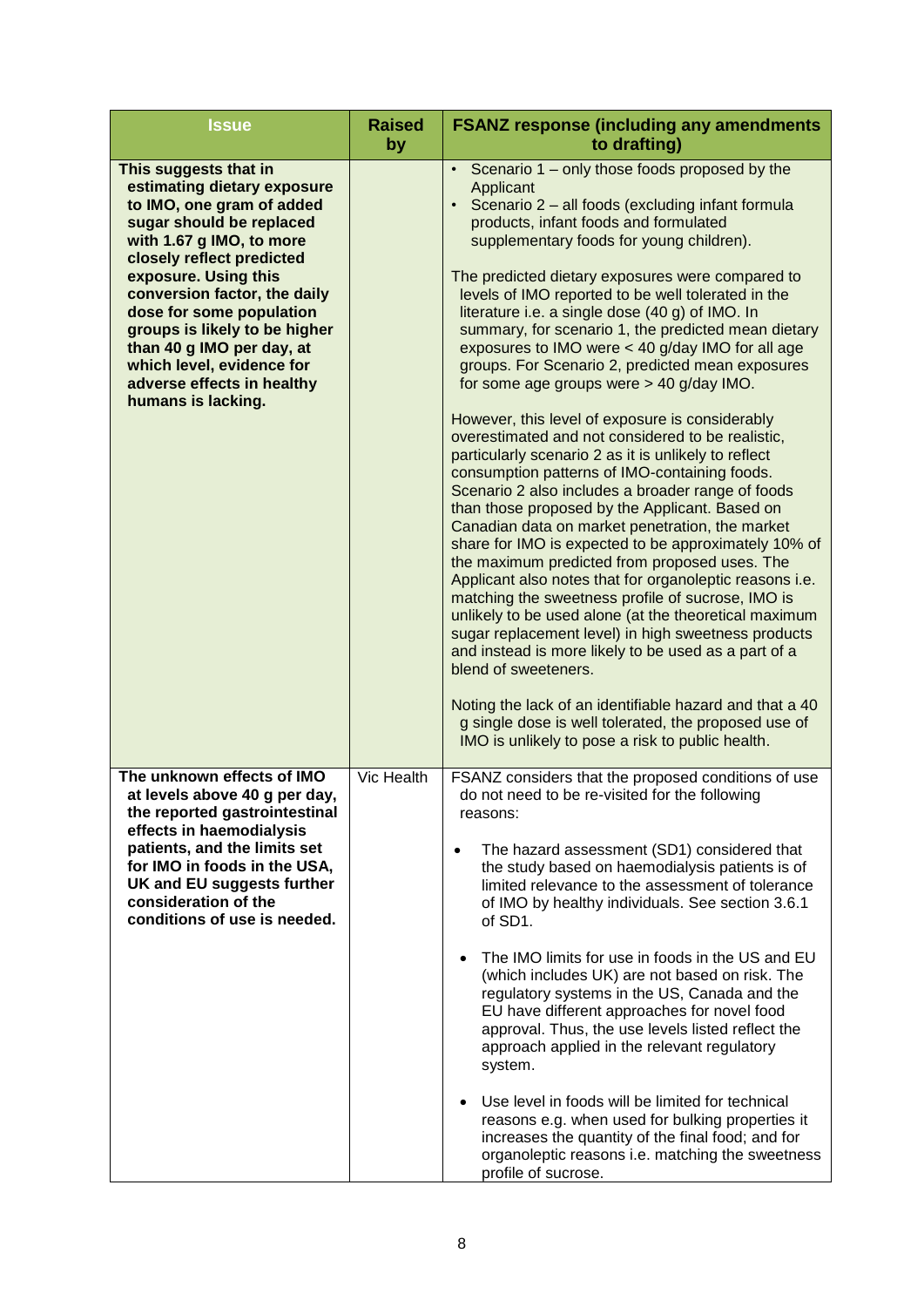|                                                                                                                                                                                                                                                                                                                                                                                                                                                                                                                                                                                                                                                                                                                                                                                                                                                                             | As noted in the Application, it is likely that IMO<br>will be used as a part of a blend of sweeteners,<br>which also limits the amount added.<br>SD1 shows no identified risk from the intended<br>$\bullet$<br>use of IMO. Thus, a prescribed limit is not                                                                                                                                                                                                                                                                                                                                                                                                                                                                                                                                                                                                                                                                                                                                                                                                                                                                                                                                                                                                                                                                                                                                                                                                                                                                                                                                                                                                                                                                                                                                                                                                                                                                                                                                                                                                                       |
|-----------------------------------------------------------------------------------------------------------------------------------------------------------------------------------------------------------------------------------------------------------------------------------------------------------------------------------------------------------------------------------------------------------------------------------------------------------------------------------------------------------------------------------------------------------------------------------------------------------------------------------------------------------------------------------------------------------------------------------------------------------------------------------------------------------------------------------------------------------------------------|-----------------------------------------------------------------------------------------------------------------------------------------------------------------------------------------------------------------------------------------------------------------------------------------------------------------------------------------------------------------------------------------------------------------------------------------------------------------------------------------------------------------------------------------------------------------------------------------------------------------------------------------------------------------------------------------------------------------------------------------------------------------------------------------------------------------------------------------------------------------------------------------------------------------------------------------------------------------------------------------------------------------------------------------------------------------------------------------------------------------------------------------------------------------------------------------------------------------------------------------------------------------------------------------------------------------------------------------------------------------------------------------------------------------------------------------------------------------------------------------------------------------------------------------------------------------------------------------------------------------------------------------------------------------------------------------------------------------------------------------------------------------------------------------------------------------------------------------------------------------------------------------------------------------------------------------------------------------------------------------------------------------------------------------------------------------------------------|
|                                                                                                                                                                                                                                                                                                                                                                                                                                                                                                                                                                                                                                                                                                                                                                                                                                                                             | warranted.                                                                                                                                                                                                                                                                                                                                                                                                                                                                                                                                                                                                                                                                                                                                                                                                                                                                                                                                                                                                                                                                                                                                                                                                                                                                                                                                                                                                                                                                                                                                                                                                                                                                                                                                                                                                                                                                                                                                                                                                                                                                        |
| Notes no evidence of<br><b>NSW Food</b><br>abdominal symptoms (e.g.<br><b>Authority</b><br>laxative effects) up to a<br>single daily dose of 40 g.<br><b>Concerned about possible</b><br>excess when a combination<br>of products containing IMO<br>is consumed in the same<br>day. It is acknowledged that<br>consumption of these<br>products will not result in<br>excesses of 40 g in a single<br>dose, but may result in over<br>40 g of IMO being ingested<br>in one day. Requests clarity<br>from FSANZ.<br><b>Should consumption of over</b><br>40 g of IMO in a single day,<br>but not as a single dose, be<br>associated with abdominal<br>symptoms, then advisory<br>labelling such as 'excess<br>consumption may have a<br>laxative effect' may be<br>warranted e.g. flavoured<br>milks, soft drinks and<br>chocolate, as identified by<br><b>FSANZ in SD1.</b> | Available evidence indicates no abdominal symptoms<br>(e.g. laxative effects) up to a single dose of 40 g<br>(excluding those with sucrase-isomaltase<br>deficiency). In the absence of any identifiable<br>hazard, FSANZ has assigned an Acceptable Daily<br>Intake (ADI) of 'not specified'. The available<br>scientific evidence does not identify a threshold at<br>which IMO might cause any gastrointestinal effects<br>in healthy individuals. Nor is there available<br>evidence that identifies changes to gastrointestinal<br>function as a result of consuming IMO multiple times<br>a day rather than as a single daily dose.<br>Please also see FSANZ's response provided above<br>regarding predicted exposure to IMO. In addition,<br>information from mature markets overseas (e.g.<br>Canada) indicates that general consumption levels<br>of foods containing IMO are about 2 serves/day. No<br>available evidence suggests the Australian and New<br>Zealand consumption will be any different.<br>The current levels in the Code that trigger a statement<br>on possible laxative effects were previously<br>determined from evidence based on a single dose,<br>and this approach has been applied to this<br>Application. Proposal P202 - Low joule foods,<br>determined the trigger levels based on evidence of<br>laxative effects in humans from a single dose of<br>either 10 g or 25 g of the substance. If evidence<br>showed that no laxative effects occurred with the<br>consumption of the substance, then it was<br>determined that a statement about laxative effects<br>need not apply to that substance. For example,<br>P202 determined that a 'laxative effects' statement<br>was not required for the addition of glycerol to food.<br>In line with P202, the use of IMO in a food will not<br>require the display of a statement about possible<br>laxative effects, as available evidence shows no<br>effect up to a single dose of 40g. Also, such a<br>statement was not required for the use of<br>isomaltulose in a food under A578. |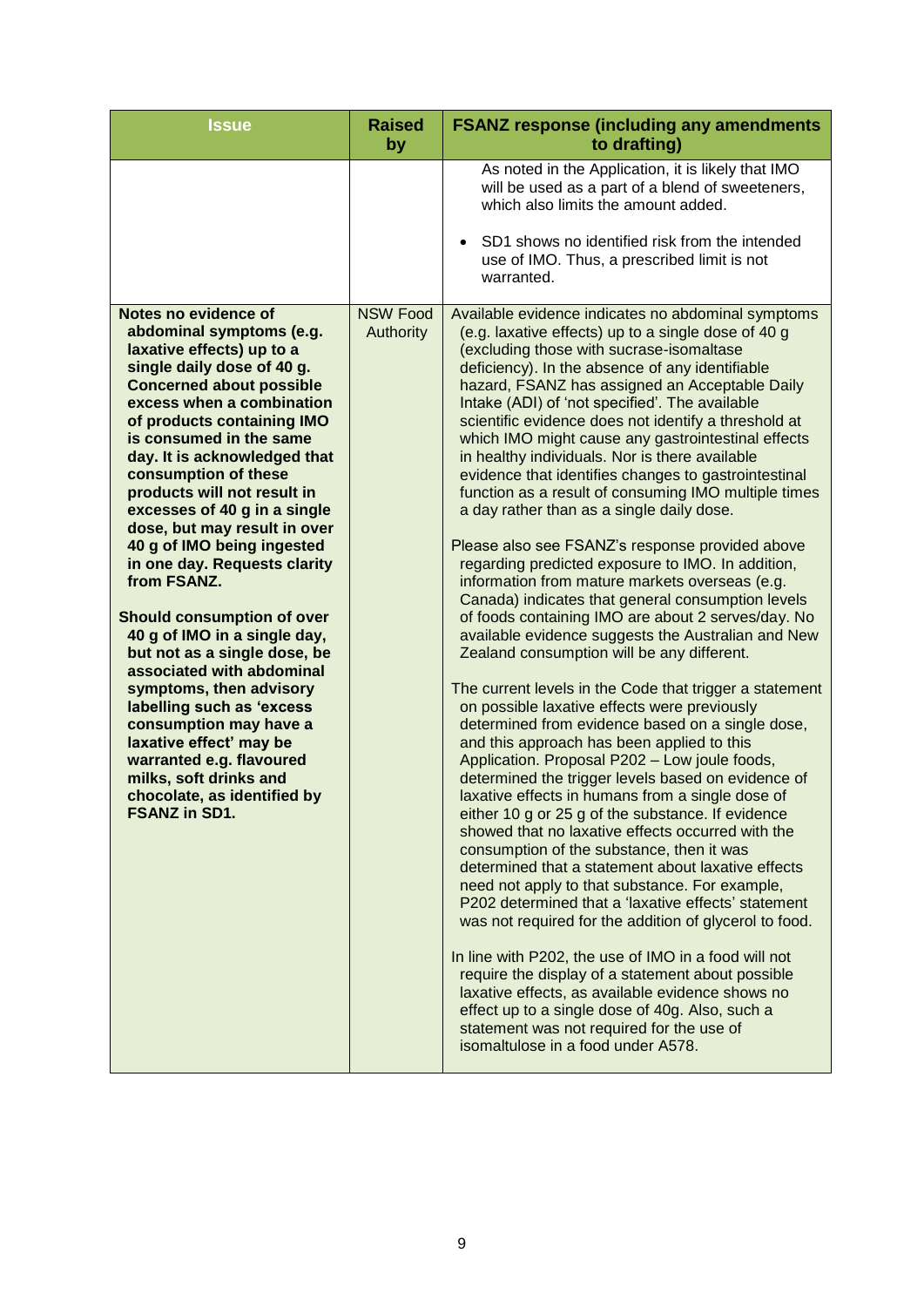| <b>Issue</b>                                                                                                                                                                                                                                                | <b>Raised</b><br>by | <b>FSANZ response (including any amendments)</b><br>to drafting)                                                                                                                                                                                                                                                                                                                                                                                                                                                                                                                                                                                                                                                                                                                              |
|-------------------------------------------------------------------------------------------------------------------------------------------------------------------------------------------------------------------------------------------------------------|---------------------|-----------------------------------------------------------------------------------------------------------------------------------------------------------------------------------------------------------------------------------------------------------------------------------------------------------------------------------------------------------------------------------------------------------------------------------------------------------------------------------------------------------------------------------------------------------------------------------------------------------------------------------------------------------------------------------------------------------------------------------------------------------------------------------------------|
| Does not support the<br>proposed specification for<br><b>IMO - requests FSANZ</b><br>consider closer alignment<br>with international<br>specifications, including the<br>draft specification under<br>development for Food<br><b>Chemicals Codex (FCC).</b> | Ingredion           | FSANZ has further considered these points.<br>In response, FSANZ undertook targeted consultation<br>with several manufacturers and reviewed the<br>proposed specifications. As a result, two<br>amendments have been made to the specifications<br>proposed with the call for submissions, to align the<br>specifications more closely with overseas product<br>specifications (see Attachment A and SD1). The<br>Applicant accepted these amendments. However, it<br>is not appropriate to align with FCC at this time, as<br>the proposed FCC specifications are still at a draft<br>stage with an unknown timeline. If the FCC IMO<br>specifications are eventually approved, they would<br>be seen as a primary source of specifications under<br>Schedule 3.<br>See section 2.3.5 below. |

### <span id="page-9-0"></span>**2.2 Risk and technical assessment**

 $\overline{a}$ 

FSANZ conducted a risk assessment on the proposed use of IMO as a novel food for use as a bulk filler and alternative sweetener in a range of foods. The full assessment is provided at SD1 and contains a food technology report, a hazard assessment and a dietary exposure assessment.

The food technology assessment concluded that, when IMO is used as an ingredient to replace sucrose in a food, it meets the stated purpose of a bulk filler. Also, according to the Applicant's reported composition of IMO (i.e. lower levels of mono- and di-saccharides than sucrose) and FSANZ's proposed specification for IMO, it could be used as a sweetener with approximately 60% sweetness compared to sucrose. The Applicant did not request a separate energy factor for IMO.

In response to a submission, FSANZ further considered the IMO specification that was proposed in the call for submissions. The submission highlighted the need for consistency in domestic and international regulations, and referred to a recent draft Food Chemicals Codex (FCC) IMO specification (see Table 1 above). After consideration, the proposed specifications were modified as described in section 2.3.5 below.

IMO has a history of safe use in healthy humans (i.e. excluding those with sucroseisomaltase deficiency, see below) in countries other than Australia and New Zealand. IMO is not efficiently converted to glucose in the small intestine, so the majority (~60–70%) of the ingested IMO is likely to pass unchanged into the colon. There is no evidence of adverse gastro-intestinal effects (e.g. diarrhoea) in healthy humans (i.e. excluding those with sucraseisomaltase deficiency) up to a single bolus dose of 40 g9. Furthermore, IMO did not cause any abdominal symptoms (e.g. laxative effects) in any subjects at this level. In the absence of any identifiable hazard, an Acceptable Daily Intake (ADI) of 'not specified' is considered appropriate.

<sup>9</sup> A study discussed in SD1 (Oku and Nakamura (2003) cites a previous study (1999) showing that a single dose of IMO of 1.5 g/kg bodyweight does not cause diarrhoea in humans. The study is also cited by Health Canada, who estimated that for a 70 kg person, this equates to 105 g IMO. However, the 1999 study was not reviewed by FSANZ because it is not in English. Therefore, although the dose/kg body weight was included in the dietary exposure assessment for completeness, it was not part of FSANZ's risk management considerations for A1123.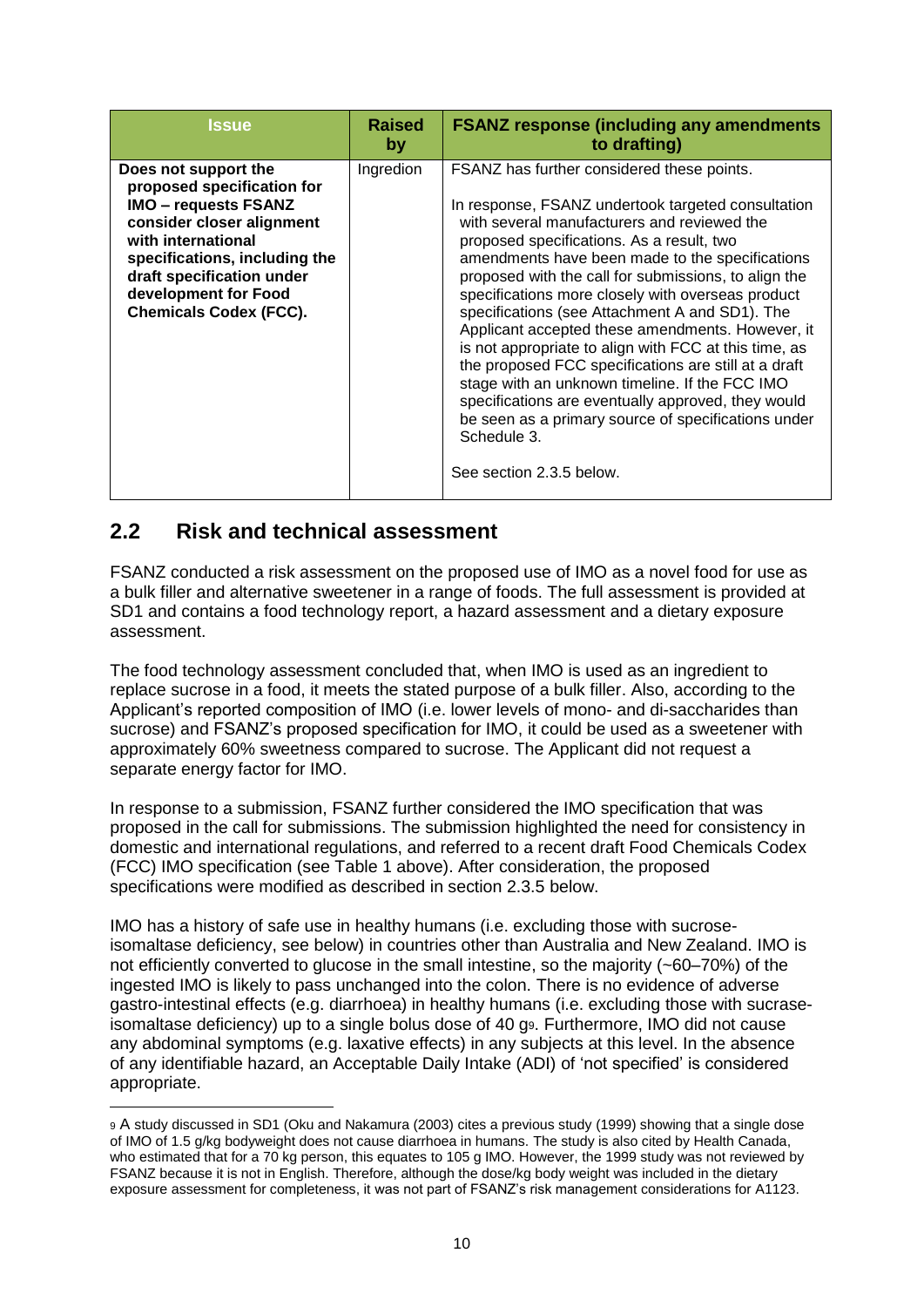However, it is noted that IMO is likely to be poorly tolerated by individuals with congenital or acquired sucrase-isomaltase deficiency (SD1). The prevalence of congenital sucraseisomaltase deficiency is estimated to be in the range of 0.05% to 0.2% in children of European descent (Geng et al. 2014). The prevalence of acquired sucrase-isomaltase deficiency is unknown, and it may be underdiagnosed (Cohen 2016) (SD1). (Risk management measures for these individuals are considered below).

In the absence of an identifiable hazard, and as an ADI is not specified, a chronic dietary exposure assessment (DEA) was not required.

However, as a single bolus dose of 40 g/day was reported in the literature to be well-tolerated a DEA was undertaken to enable comparison to the well tolerated level. The assessment focused on a more acute or short term exposure and assessed two separate scenarios using consumption data (for day 1 only) from the most recent national nutrition survey for Australia:

- Scenario 1: IMO assumed to replace 50% of added sugars on a 1.6 gram for 1 gram basis *in only those foods proposed* by the Applicant.
- Scenario 2: IMO assumed to replace 50% of added sugars on a 1.6 gram for 1 gram basis *in nearly all foods* (excluding infant formula products, infant foods and formulated supplementary foods for young children).

The predicted dietary exposures were then compared to levels of IMO reported to be well tolerated in the literature i.e. a single dose (40 g) of IMO.

For the food categories proposed by the Applicant (scenario 1), for all age groups assessed, the predicted mean dietary exposures to IMO over 24 hours were < 40 g IMO. For all food categories containing added sugars with nominated exemptions (scenario 2), the estimated mean dietary exposures to IMO over 24 hours were < 40 g IMO for 2–8 years and 51 years and over; however, mean exposures were > 40 g IMO for those aged 9–50 years (up to 58 g/day). High consumers of IMO-containing foods may also exceed 40 g of IMO.

However, due to the assumptions made in scenario 2, predicted exposures are not considered realistic because the scenario is unlikely to reflect normal consumption patterns of IMO-containing foods. The Applicant suggests that no more than two foods containing IMO would be consumed in a day based on mature markets overseas e.g. Canada.

In conclusion, as no threshold at which IMO may cause adverse effects has been identified, IMO may be considered safe and suitable to be added to food offered for retail sale (see section 2.4 for risk management of those individuals with sucrase-isomaltase deficiency). The addition of IMO to infant formula products, infant foods and formulated supplementary foods for young children was excluded from the dietary exposures assessment because the permission does not extend to those categories of food.

### <span id="page-10-0"></span>**2.3 Risk management**

In addition to the outcomes of the risk and technical assessment, the following points were considered when determining relevant risk management measures.

#### <span id="page-10-1"></span>**2.3.1 Novelty**

The ACNF has considered that IMO does not have a history of consumption in Australia and New Zealand twice before (2011, 2012). As IMO met the Code definition of a 'non-traditional food' and, as a new food ingredient, it has undergone a safety assessment prior to approval for use in Australia and New Zealand and was found to be safe and suitable. Novel food ingredients can also perform a technological function in a food. Therefore, IMO is suitable to be added to Schedule 25 – Permitted novel foods.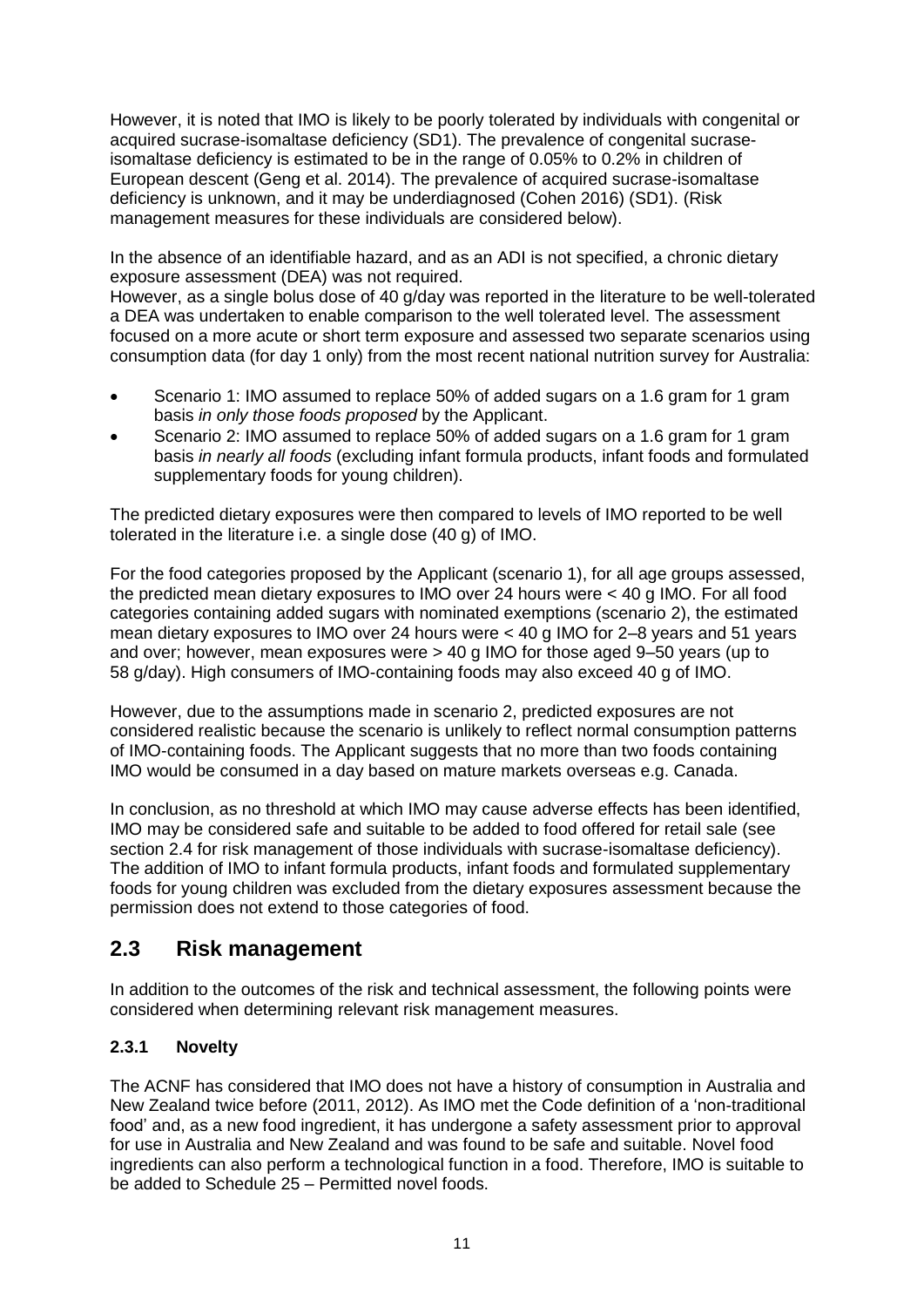#### <span id="page-11-0"></span>**2.3.2 Nutrition implications for use of IMO as an alternative sweetener**

The Applicant proposed the use of IMO as an alternative sweetener and, although not applying for a specific energy factor in the Code, considered the energy value to be 6.3 kJ/g (1.5 kcal/g).

As a comparison, [Health Canada](http://www.hc-sc.gc.ca/fn-an/gmf-agm/appro/isomalto-oligosaccharide-eng.php)<sub>10</sub> considered the caloric (energy) value for the particular IMO under their consideration to be 2.4 kcal/g. The UKFSA determined that there was insufficient evidence to show that the IMO had a significantly reduced energy content compared with other digestible carbohydrates (UKFSA 2012).

Typically, IMOs are glucose oligomers with predominantly α-D-(1, 6) glycosidic linkages. Some of the α-D-(1, 6) linked fractions will be digested in the small intestine and absorbed as glucose. However, the majority (~60–70%) of the ingested IMO would likely pass unchanged into the colon (SD1). Carbohydrates that pass into the colon contribute less energy than those fully digested in the small intestine. The Applicant's IMO preparation consists of 20– 43% monosaccharides and disaccharides (SD1). We note that the IMO Health Canada considered was composed of 15–20% smaller saccharides and 70–80% larger oligosaccharides.

#### <span id="page-11-1"></span>**2.3.3 Foods permitted to have IMO added**

Based on the risk assessment conclusions, FSANZ considered it appropriate to extend the requested list of foods that may contain added IMO to nearly all foods, except infant formula products (Standard 2.9.1)11, food for infants (Standard 2.9.2) and formulated supplementary foods for young children (Standard 2.9.3, Division 4), and not to impose a limit per serving.

In the absence of an identifiable hazard, FSANZ considered that broadening the permission would not pose a risk to the health and safety of the population.

Although the addition of IMO to nearly all food categories (scenario 2, section 2.2), predicted the mean dietary exposures to IMO over 24 hours could be >40 g for some age groups (ages 9–50 years), these predicted exposures are considered to be an overestimate and not likely to be realistic for the general population. As noted in section 2.2 above and SD1, it is unlikely that 50% of added sugars in every food in every food category would be replaced with IMO, or that individuals would consume every one of these foods with added IMO in one day. The Applicant suggests no more than two foods in a day containing IMO are likely to be consumed based on overseas market experience e.g. Canada. The Applicant also notes that for organoleptic reasons i.e. matching the sweetness profile of sucrose, IMO is unlikely to be used alone (at the theoretical maximum sugar replacement level) in high sweetness products and instead is more likely to be used as a part of a blend of sweeteners.

Health Canada's exposure assessment also considered that it is unlikely that all food will contain IMO, or that a consumer would buy all the food products containing IMO, or that all IMO food bought would be consumed together. Based on data on Canadian market penetration, the market share for IMO-containing foods is expected to be approximately 10% of the maximum predicted from proposed uses.

<sup>10</sup> Health Canada – Novel food information – Isomalto-oligosaccharide (Vitasugar), Appendix 7 of A1123 or <http://www.hc-sc.gc.ca/fn-an/gmf-agm/appro/isomalto-oligosaccharide-eng.php>

<sup>11</sup> The Applicant indicated no intention for formulated supplementary food for young children or foods for infants to contain added IMO; this exception includes infant formula products.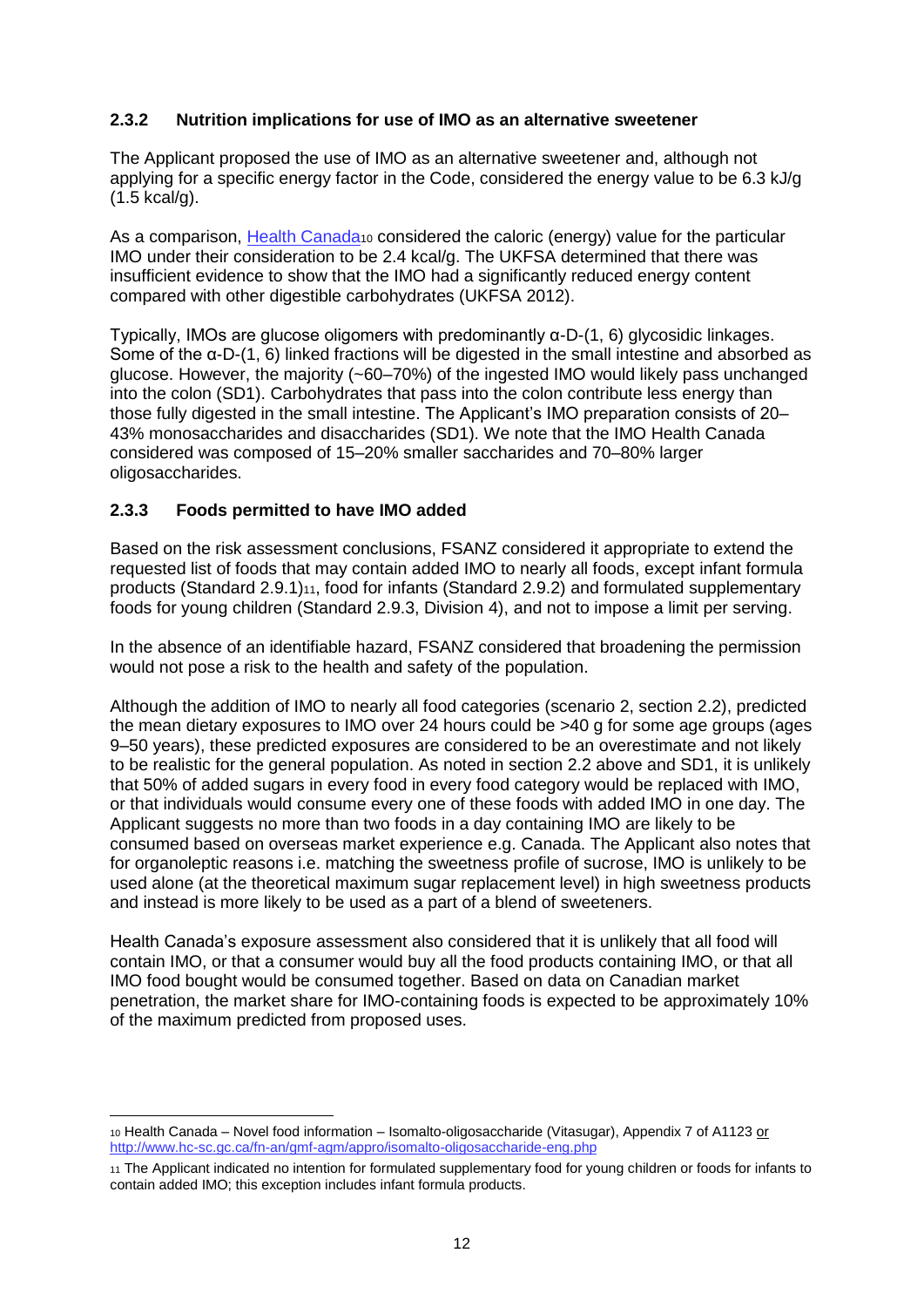Furthermore, as no effects have been reported at the 40 g single dose level (excluding those with sucrase-isomaltase deficiency), FSANZ has used this level as the most appropriate benchmark for considering risk management options for this Application.

#### <span id="page-12-0"></span>**2.3.4 Labelling of food products with added IMO**

The addition of IMO to food will be subject to a number of existing generic labelling requirements in the Code that provide information to enable consumers to make informed choices. FSANZ has not identified a need to apply additional labelling requirements specifically to the use of IMO.

#### *2.3.4.1 Statement of ingredients*

Standard 1.2.4 – Information requirements – statement of ingredients requires food for sale to be labelled with a statement of ingredients unless exempt. Should manufacturers choose to add IMO to a food, then IMO is required to be declared in the statement of ingredients using a name by which it is commonly known; or a name that describes its true nature. These requirements will assist consumers to identify the presence of IMO in a food. This is particularly important for those individuals with congenital or acquired sucrase-isomaltase deficiency who are likely to poorly tolerate IMO, noting that they already need to avoid sucrose.

#### *2.3.4.2 Mandatory advisory statements and declarations*

#### *Allergen declarations*

IMO can be produced using starch obtained from wheat, barley or oats. Standard 1.2.3 – Information requirements – warning statements, advisory statements and declarations, requires certain substances to be declared including cereals containing gluten i.e. wheat, oats, barley, rye and their hybrids if present in a food. Standard 1.2.3 requirements will apply to products containing IMO to provide information to consumers on the presence of allergens.

#### *Advisory statement on laxative effects*

Standard 1.2.3 also requires that foods containing certain substances (primarily polyols) above a threshold level (10 g/100 g or 25 g/100 g depending on the substance) must display a statement to the effect that excess consumption can produce laxative effects. This requirement was based on evidence that demonstrated laxative effects in humans from a single bolus dose of either 10 g or 25 g of the substance<sub>12</sub>. However if the evidence showed that no laxative effects occurred with the consumption of the substance, then it was determined that a statement about possible laxative effects need not apply to that substance.

The need for a statement about possible laxative effects was also considered during Application A578 – Isomaltulose as a Novel Food. Evidence showed that there were no adverse effects in human volunteers with doses up to 50 g/day. Therefore, it was determined that the use of a laxative effects statement was not warranted for the use of isomaltulose in a food.

Based on the risk assessment, FSANZ is not proposing to apply an advisory statement on potential laxative effects to the use of IMO. This is consistent with the approach taken for Application A578, and for Proposal P202 – Review of Provisions for Low Joule Foods & Carbohydrate-modified Foods (see section 2.4 for other risk management measures).

<sup>12</sup> This labelling advisory statement arose from FSANZ's assessment of P202 in 1999 (not available on the FSANZ website).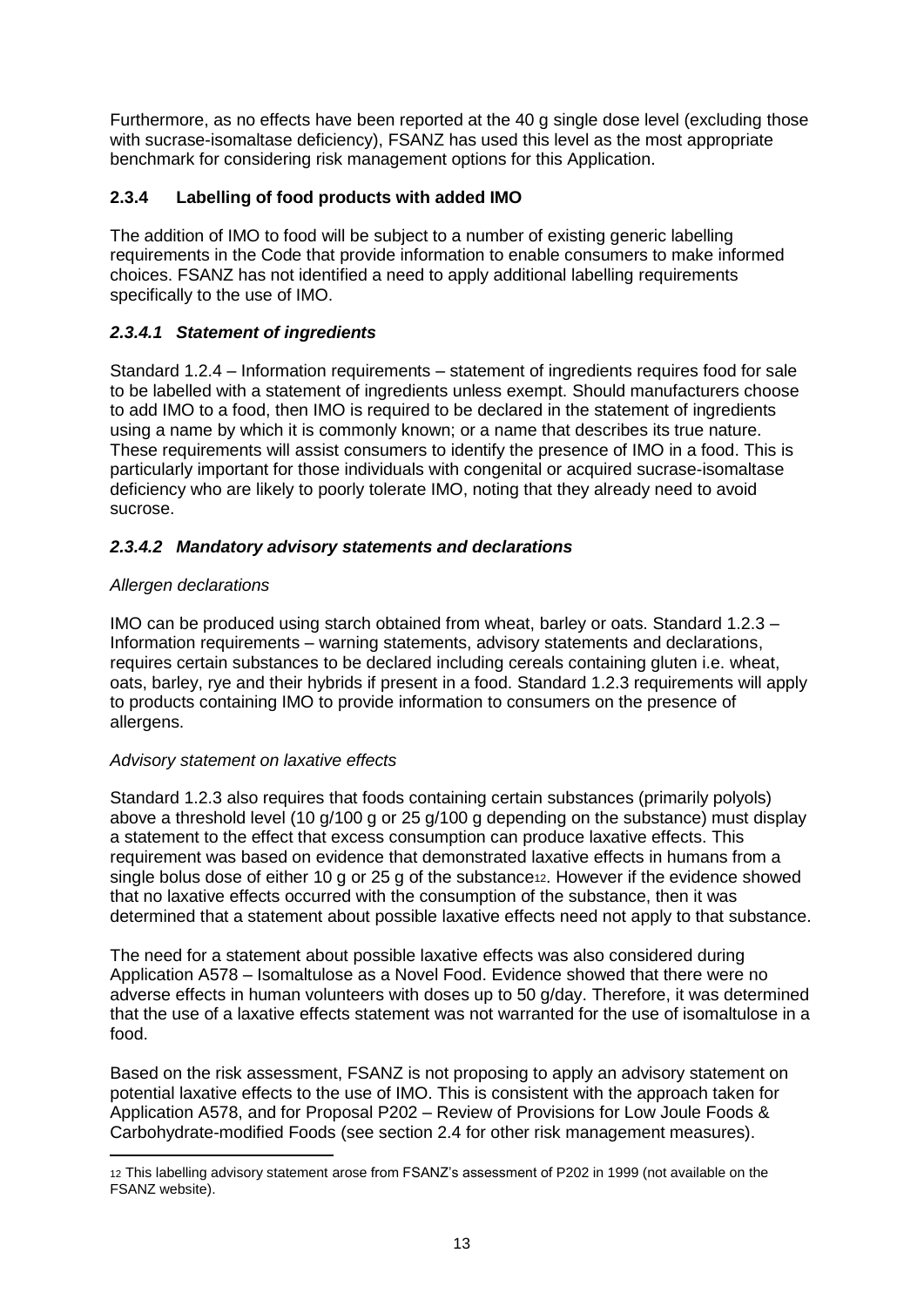#### *2.3.4.3 Nutrition information – contribution of IMO to carbohydrate and energy content declarations*

Standard 1.2.8 – Nutrition information requirements requires the sugars content to be listed separately from the total carbohydrate content in the nutrition information panel (NIP). The definition of 'sugars' in Standard 1.1.2, as applicable to the declaration of sugars content in the NIP required by Standard 1.2.8, means *monosaccharides and disaccharides.* As such, the monosaccharide and disaccharide components (20–43%) of the Applicant's IMO preparation would contribute to the declared sugars content on a food's NIP.

The total carbohydrate content in the NIP is calculated using section S11—3 (Calculation of values for nutrition information panel)<sup>13</sup> of Schedule 11. Based on these calculations, the **available** carbohydrate component of IMO will need to be displayed in the NIP unless it is calculated by difference14, since the definition of 'carbohydrate' in Standard 1.1.2 refers to available carbohydrate. In relation to IMO, the available carbohydrate component would depend on its proportion of 'available' sugars and oligosaccharides. The Code does not specifically define 'available' sugars etc. or 'unavailable carbohydrate' or provide any categorisation of individual food ingredients into 'available' or 'unavailable' groups.

FSANZ has not assessed the energy value of IMO. The type of carbohydrates in IMO will influence how total energy contents are declared in the NIP on product labels. Schedule 11 lists several energy factors (for determining a food's total energy content) for different types of carbohydrates.

Assigned energy factors for the general components—available carbohydrates and unavailable carbohydrates—are 17 kJ/g and 8 kJ/g respectively. Therefore, the energy contribution of IMO will depend on the proportion of its carbohydrate content considered to be available or unavailable.

To meet the requirements for displaying the sugars, carbohydrate and energy contents on the label of a food containing IMO, a food manufacturer will need to know the monosaccharide and disaccharide content, and the available and unavailable carbohydrate content of the IMO ingredient. A manufacturer should have access to this information, as Standard 1.2.1 – Requirements to have labels or otherwise provide information, requires that the purchaser (of IMO) must be provided with any information they request as necessary to enable them to comply with labelling requirements.

#### *2.3.4.4 Nutrition information – contribution of IMO to dietary fibre*

 $\overline{a}$ 

Standard 1.2.8 includes a definition of dietary fibre that includes a condition that dietary fibre has a degree of polymerisation greater than two. IMO that is added to a food could potentially meet this definition, and therefore contribute to the dietary fibre content when included in the NIP. However, for the IMO to contribute to dietary fibre, a food manufacturer would first need to demonstrate that the profile of the specific IMO added to the food met the definition of dietary fibre in Standard 1.2.8.

<sup>13</sup> Standard 1.1.2 refers to section S11—3 in respect of the definition of 'carbohydrate' (which is also defined as 'available carbohydrate' or 'available carbohydrate by difference'). This section states that available carbohydrate is calculated by summing the average quantity in the food of total available sugars and starch, and any available oligosaccharides, glycogen and maltodextrins (if they are quantified or added to the food).

<sup>14</sup> Alternatively, available carbohydrate can be calculated by difference. This calculation involves subtracting from 100 the average quantity in the food (expressed as a percentage) of water, protein, fat, dietary fibre, ash, alcohol, any other unavailable carbohydrate, and a substance listed in subsection S11—2(3).If the available carbohydrate is calculated by difference, the unavailable carbohydrate component is also required to be declared in the NIP.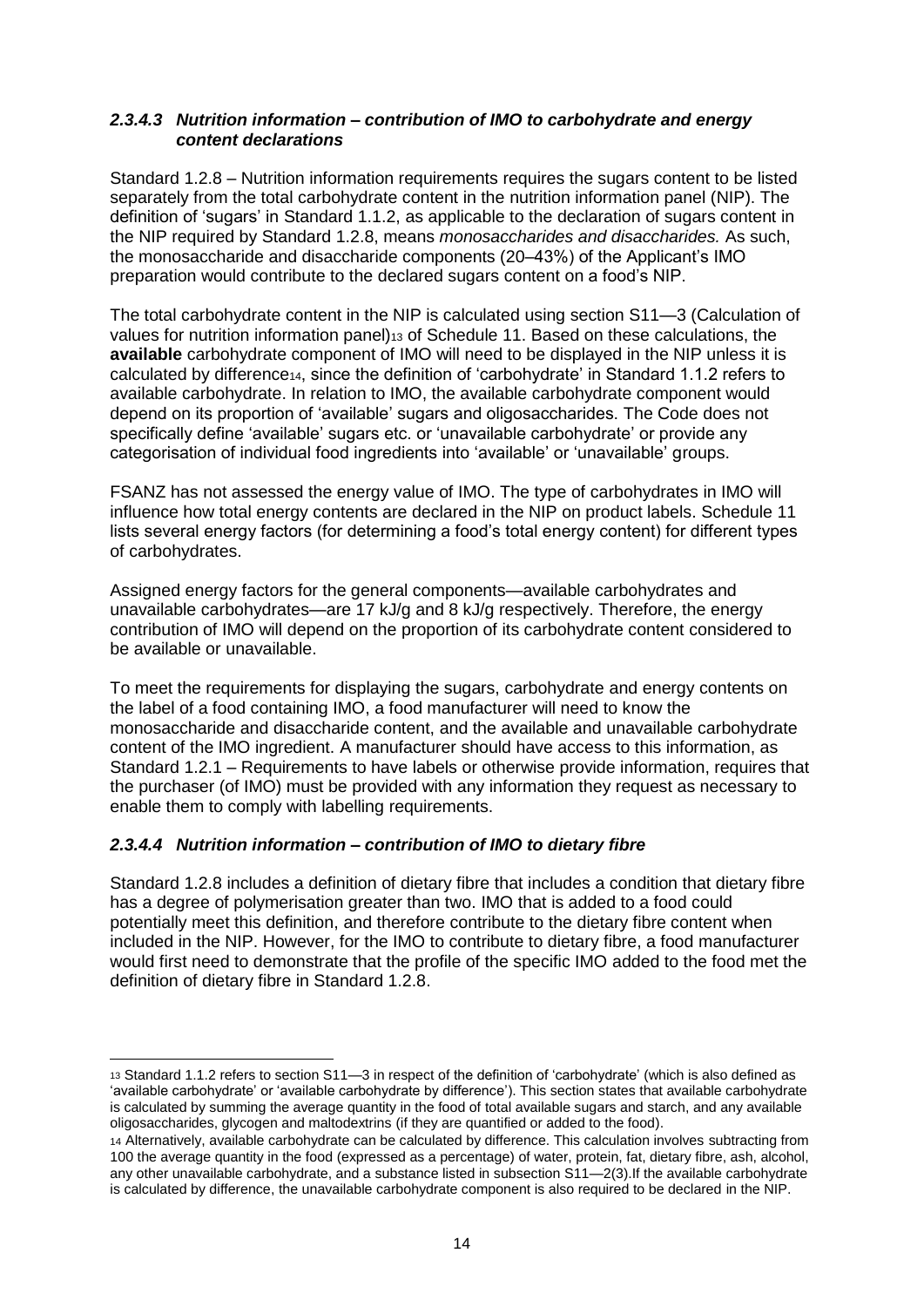The food manufacturer would need to analyse the dietary fibre content of the final food using the methods set out in Schedule 11 (Calculation of values for nutrition information panel). It should be noted, that not all of an IMO ingredient would necessarily contribute to a food's dietary fibre content when analysed, even if it met the definition of dietary fibre in the Code.

#### *2.3.4.5 Nutrition content and health claims*

Requirements for making nutrition content and health claims are set out in Standard 1.2.7 – Nutrition, health and related claims.

The Applicant has indicated that IMO will be marketed as a lower calorie replacement for sugar (sucrose). If a food manufacturer intends to make nutrition content or health claims about the energy or sugar/s content of products containing IMO, then these foods will need to meet the requirements in Standard 1.2.7. The specific conditions for making claims about energy and sugar/s are in Schedule 4 (Nutrition, Health and Related Claims).

In the case of dietary fibre, Standard 1.1.2—9 permits the declaration of dietary fibre in the NIP without it constituting a nutrition content claim if the food contains less than 2 g of dietary fibre per serving. Otherwise, a manufacturer of a food that contains IMO may make nutrition content or health claims about dietary fibre only if the claim conditions in Schedule 4 are met.

#### *2.3.4.6 Glycaemic response*

The Advisory Committee on Novel Foods and Processes of the UKFSA has assessed the literature on IMO (UKFSA, 2012), and considered that IMO has a similar glycaemic response to glucose. The UKFSA approved the use of IMO on this basis but only on the condition that there is a statement on the label of a food containing IMO indicating that it is not suitable for diabetics (UKFSA, 2013). The reason given for the statement is that individuals with diabetes may perceive IMO to be a prebiotic dietary fibre rather than a mixture of carbohydrates that may have an impact on blood glucose levels.

FSANZ considered that the glycaemic response to foods is highly variable and depends greatly on the food matrix, rather than the presence of a single ingredient. Other ingredients could also moderate a food's glycaemic response despite the presence of IMO. Therefore, a mandatory labelling statement in relation to diabetes was not proposed.

#### <span id="page-14-0"></span>**2.3.5 Specifications for IMO**

Subsection 1.1.1—15(2) and Schedule 3 – Identity and purity regulate the identity and purity of substances. Schedule 3 adopts specifications for food additives and other substances in foods by reference to specific sources including specifications established by the Joint FAO/WHO Expert Committee on Food Additives **(**JECFA). If a suitable specification is not included in these sources, Schedule 3 provides distinct specifications for some ingredients and substances.

IMO is not covered by a specification identified in Schedule 3 or in any of the primary or secondary specification sources approved for use by FSANZ. Therefore, FSANZ prepared a draft specification for the call for submissions (Attachment C). One submitter recommended closer consistency with other overseas specifications and suggested alignment with draft specifications currently being developed by the US Pharmacopoeia for inclusion in the Food Chemicals Codex list (FCC). FSANZ reviewed the proposed specifications and consulted with several manufacturers including the Applicant. As a result, the specifications were amended to ensure closer consistency with other overseas product specifications (see SD1 and the revised specifications in Attachment A). The Applicant was advised of the amendments.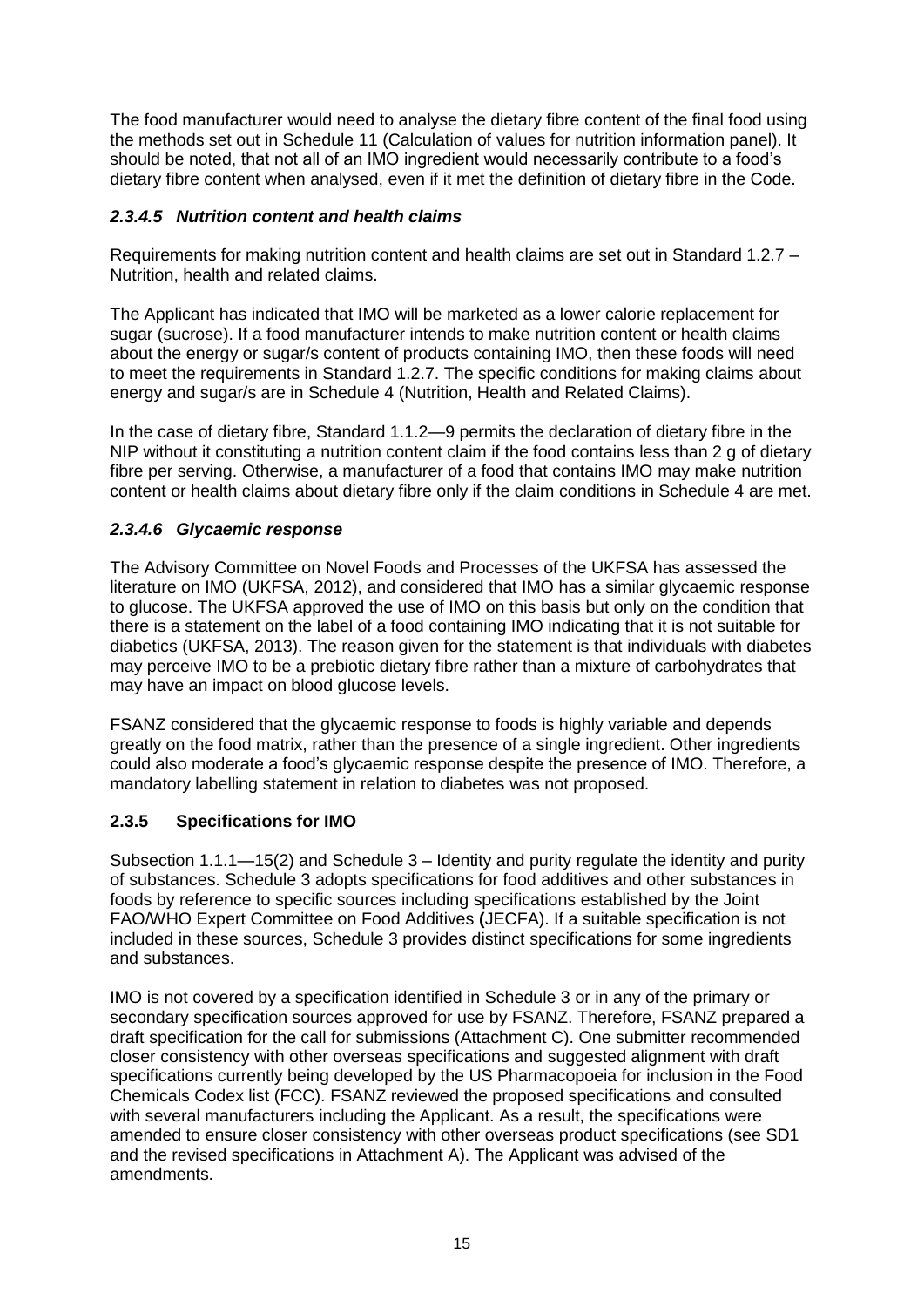However, FSANZ considers alignment with the draft FCC specifications is not appropriate at this time as they are only in the early stage of consultation. The FCC is included as a primary source listed in section S3**—**2 (1)(c) of Schedule 3 of the Code, so if the draft IMO specifications were adopted by FCC on the future, they would be referenced in the Code as an alternative specification.

### <span id="page-15-0"></span>**2.3.6 Analytical methods for analysis**

There are analytical methods available that can separate and analyse the individual oligosaccharides in the IMO preparation. High performance liquid chromatography (HPLC) is the analytical method of choice. The Application contains a HPLC analytical method (Appendix 14 of the Application).

### <span id="page-15-1"></span>**2.4 Risk communication**

### <span id="page-15-2"></span>**2.4.1 Consultation**

Consultation is a key part of FSANZ's standards development process.

The Applicant, previous submitters, subscribers, and interested parties were notified of the assessment and call for submissions via the FSANZ Notification Circular, a media release, FSANZ's social media tools and Food Standards News.

Submissions were called for on 13 December 2016 for an eight-week consultation period. Six submissions were received and reviewed by FSANZ staff and Board members (see section 2.1). FSANZ acknowledges the time taken by individuals and organisations who made submissions. Although comments submitted may not always be adopted, they contribute to the rigour of our assessment.

In addition, if the amendments to the Code are finally gazetted, information will be provided to relevant health professional bodies so that their members can advise patients with sucrase-isomaltase deficiency of the Code requirements and the relevant information to look for on food labels.

### <span id="page-15-3"></span>**2.5 FSANZ Act assessment requirements**

When assessing this Application and the development of a food regulatory measure, FSANZ has had regard to the following matters in section 29 of the FSANZ Act, as follows.

#### <span id="page-15-4"></span>**2.5.1 Section 29**

#### *2.5.1.1 Consideration of costs and benefits*

The direct and indirect benefits that could arise from the approved variation to the Code as a result of Application A1123 are likely to outweigh the costs to the community, government or industry from the regulatory measure.

In June 2016, the OBPR advised<sup>15</sup> that, based on the information provided, the Application appeared to be machinery in nature and would not have adverse impacts on business, community organisations or individuals. Therefore, a Regulation Impact Statement (RIS) was not required.

<sup>15</sup> OBPR ID 20966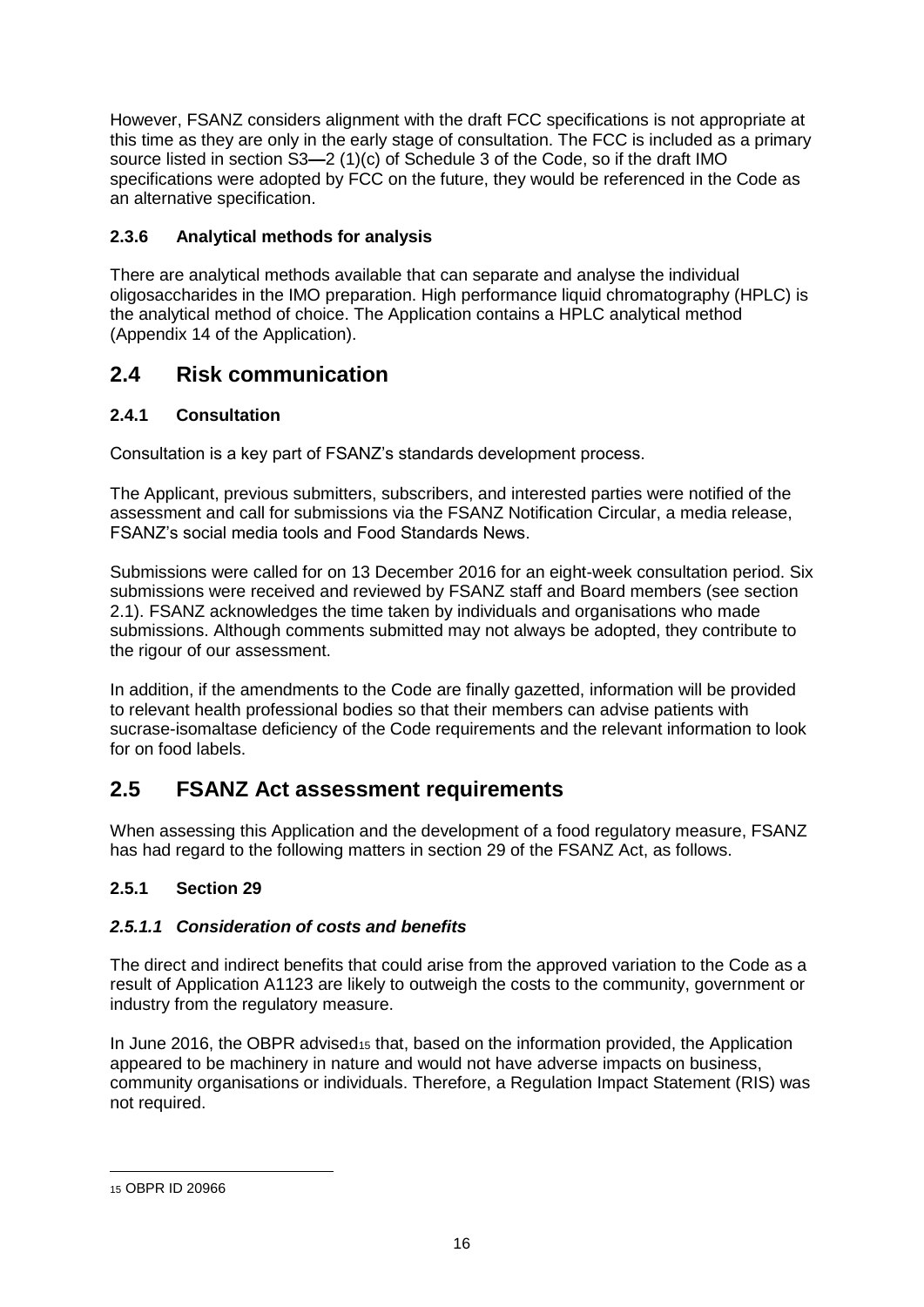Notwithstanding the above exemption, FSANZ considered the costs and benefits of this Application for the purposes of section 29 following the assessment prior to the call for submissions. This is not intended to be an exhaustive, quantitative economic analysis. Rather, the assessment considered the qualitative impacts of the approved variation.

That analysis found that approving the use of IMO as a novel food could benefit consumers generally and food manufacturers. Benefits for consumers include an alternative sweetener on the market, possibly with a preferred taste profile. Food manufacturers will have an alternative bulk sweetener available which could provide an opportunity to reformulate or develop new products.

As this is a voluntary permission, any increased costs would be a business decision based on expected returns. Also, as the permission is voluntary and as IMO is not expected to be added to every food, there will still be choice for those individuals who wish or need to avoid IMO (e.g. those with sucrose-isomaltase deficiency).

No costs were identified that would offset these benefits to different stakeholders.

FSANZ concluded that the direct and indirect benefits that would arise from the food regulatory measure developed as a result of the Application outweighed any costs to the community, government or industry that would arise from the measure. Therefore, the preferred option was to prepare a variation to the Code to approve IMO as a novel food.

#### *2.5.1.2 Other measures*

There are no other measures (whether available to FSANZ or not) that would be more costeffective than a food regulatory measure developed or varied as a result of the Application.

#### *2.5.1.3 Any relevant New Zealand standards*

All affected standards are joint Australia New Zealand standards. There are no relevant New Zealand Standards.

#### *2.5.1.4 Any other relevant matters*

<span id="page-16-0"></span>Other relevant matters are considered below.

#### **2.5.2 Subsection 18(1)**

FSANZ also considered the three objectives in subsection 18(1) of the FSANZ Act during the assessment.

#### *2.5.2.1 Protection of public health and safety*

FSANZ concluded that approval of IMO as a novel food as proposed above, does not pose a risk to human health for Australian or New Zealand consumers, except for individuals with sucrose-isomaltase deficiency.

Specific information will be provided to health professional bodies, to assist their members in advising these individuals of the new permissions and labelling requirements in the Code.

#### *2.5.2.2 The provision of adequate information to enable consumers to make informed choices*

The generic labelling requirements will provide consumers with information to assist them make informed choices, including those individuals with sucrose-isomaltase deficiency.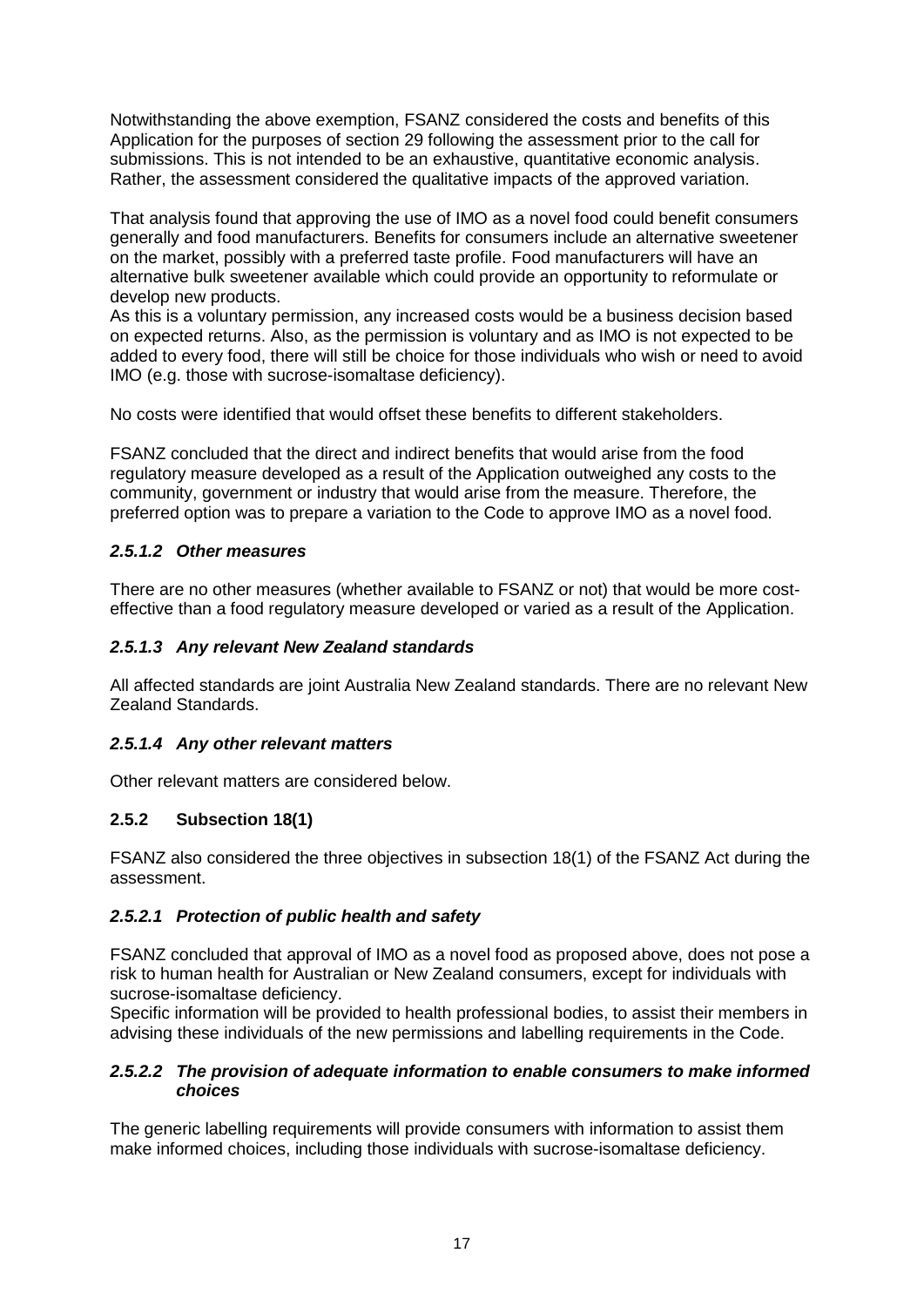#### *2.5.2.3 The prevention of misleading or deceptive conduct*

The generic labelling requirements in the Code including for voluntary nutrition content and health claims, prevent the likelihood of consumers being misled.

#### **2.5.3 Subsection 18(2) considerations**

FSANZ has also had regard to:

 **the need for standards to be based on risk analysis using the best available scientific evidence**

FSANZ's risk analysis relied on the best available scientific evidence (SD1).

 **the promotion of consistency between domestic and international food standards**

Internationally, IMO is permitted in a number of jurisdictions (section 1.3.2) and the approved variations to the Code (including the updated specifications) will promote consistency with these other approvals.

#### **the desirability of an efficient and internationally competitive food industry**

Approval of IMO could increase the international competiveness of Australian and New Zealand businesses by potentially gaining access to overseas markets. The permission will ensure that IMOs approved for use in trading partner countries and foods containing IMO, can be imported into Australia and New Zealand, providing Code requirements are met.

#### **the promotion of fair trading in food**

No issues were identified.

**any written policy guidelines formulated by the Forum on Food Regulation**

There are two quidelines<sub>16</sub> that relate to IMO:

- Policy Guideline on Novel Foods
- Policy Guideline on the Addition to Food of Substances other than Vitamins and Minerals.

<span id="page-17-0"></span>FSANZ's assessment against these policy guidelines is provided at SD2.

# **6 References**

UKFSA (2012). Initial Opinion: Isomalto-oligosaccharide as a novel food ingredient; and UKFSA (2013). Isomalto-oligosaccharide as a novel food ingredient, (accessed 22 July 2016) *[https://acnfp.food.gov.uk/committee/acnfp/assess/fullapplics/Isomalto-oligosaccharide.](https://acnfp.food.gov.uk/committee/acnfp/assess/fullapplics/Isomalto-oligosaccharide)*

### **Attachments**

- A. Approved draft variation to the *Australia New Zealand Food Standards Code*
- B. Explanatory Statement

 $\overline{a}$ <sup>16</sup> <http://www.foodstandards.gov.au/code/fofr/fofrpolicy/pages/default.aspx>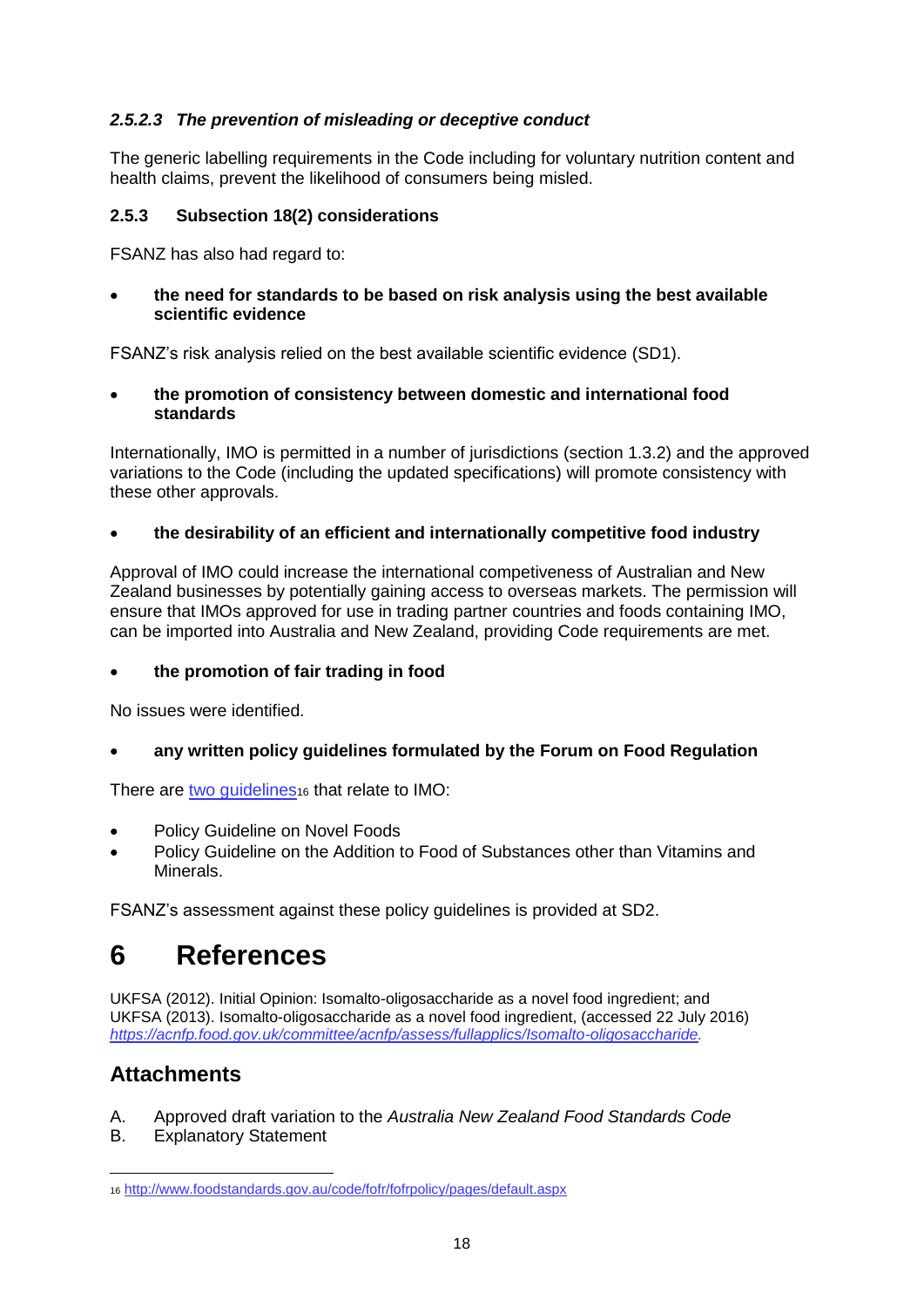C. Draft variation to the *Australia New Zealand Food Standards Code* (call for submissions)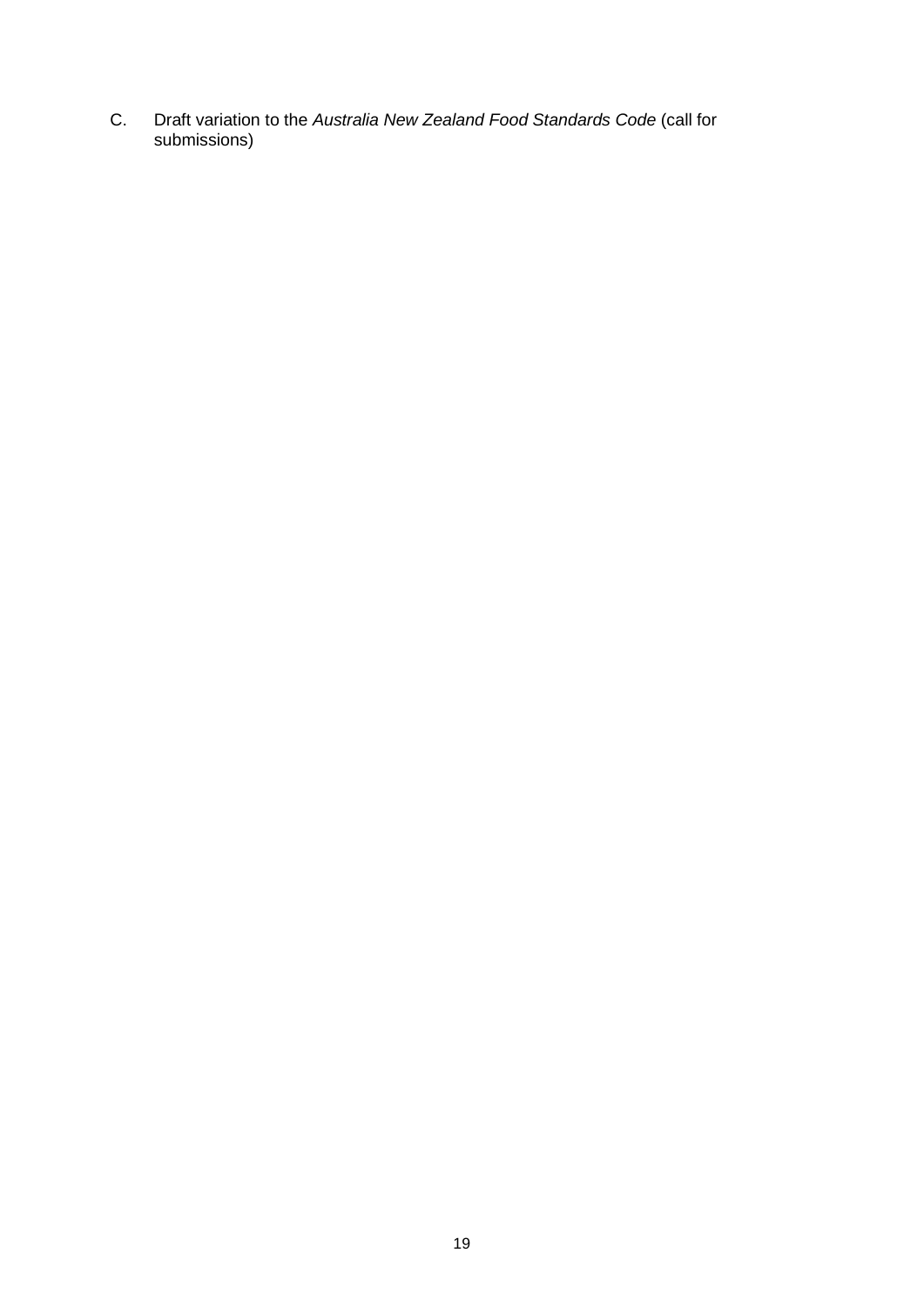### <span id="page-19-0"></span>**Attachment A – Approved draft variation to the** *Australia New Zealand Food Standards Code*



#### **Food Standards (Application A1123 – Isomalto-oligosaccharide as a Novel Food) Variation**

The Board of Food Standards Australia New Zealand gives notice of the making of this variation under section 92 of the *Food Standards Australia New Zealand Act 1991*. The variation commences on the date specified in clause 3 of this variation.

Dated [To be completed by Standards Management Officer]

Standards Management Officer Delegate of the Board of Food Standards Australia New Zealand

#### **Note:**

This variation will be published in the Commonwealth of Australia Gazette No. FSC XX on XX Month 20XX. This means that this date is the gazettal date for the purposes of clause 3 of the variation.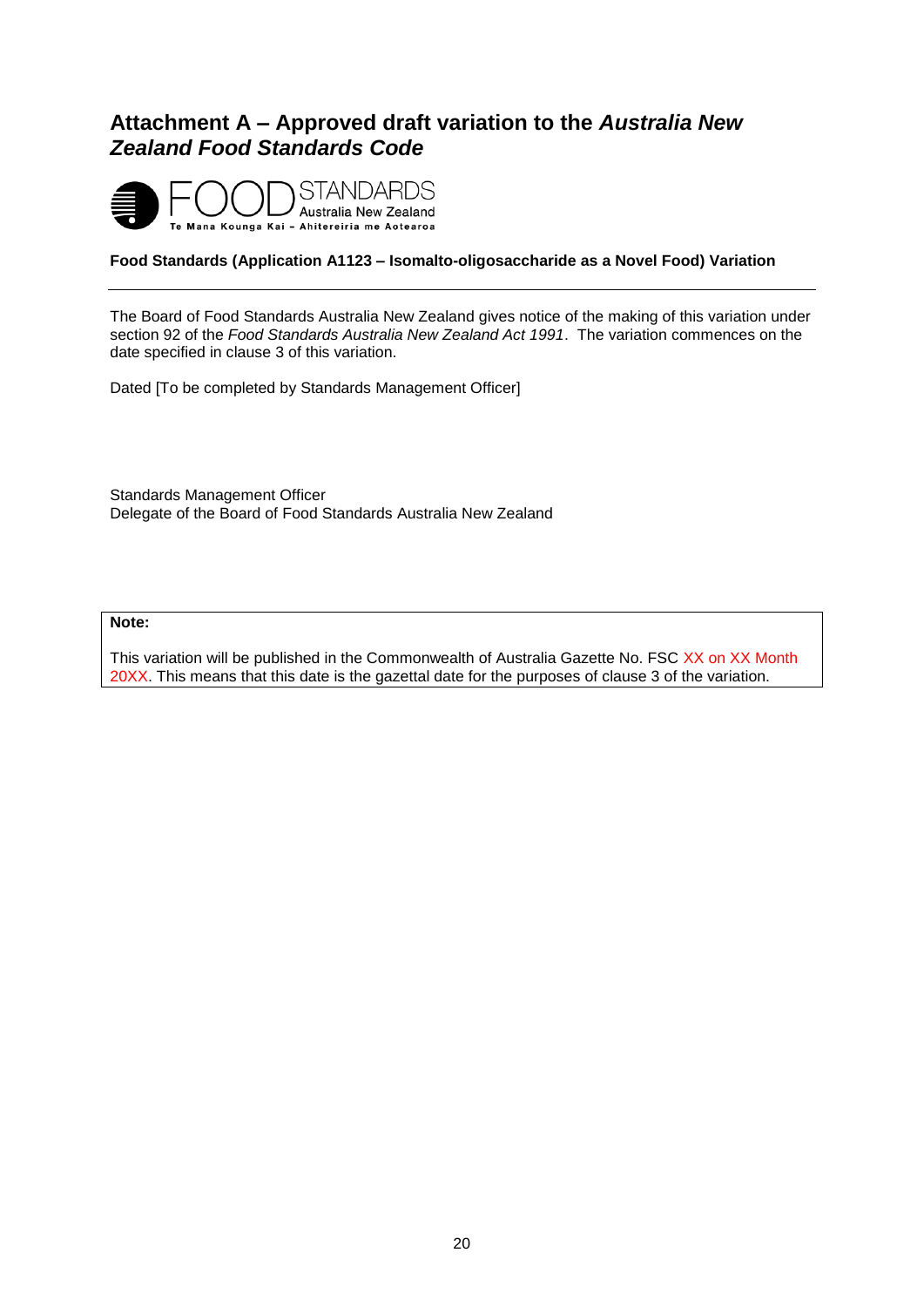#### **1 Name**

This instrument is the *Food Standards (Application A1123 – Isomalto-oligosaccharide as a Novel Food) Variation*.

#### **2 Variation to a standard in the** *Australia New Zealand Food Standards Code*

The Schedule varies Standards in the *Australia New Zealand Food Standards Code*.

#### **3 Commencement**

The variation commences on the date of gazettal.

#### **Schedule**

#### **[1] Schedule 3** is varied by

[1.1] inserting into the table to subsection S3-2(2), in alphabetical order

isomalto-oligosaccharide section S3-37

[1.2] inserting after section S3-36

#### **S3—37 Specification for isomalto-oligosaccharide**

For isomalto-oligosaccharide (IMO), the specifications are the following:

- (a) chemical structure—IMO is a mixture of glucose oligomers with  $\alpha$  1 $\rightarrow$ 6 glycosidic linkages that include isomaltose, panose, isomaltotriose, isomaltopentaose and various branched oligosaccharides;
- (b) description—a white crystalline powder or transparent clear pale yellow coloured syrup;
- (c) IMO content (dry weight)—not less than 90% (powder) and not less than 75% (syrup);
- (d) oligosaccharides—not less than 55% with a degree of polymerisation of 3 or more;
- (e) glucose (dry weight)—not more than 5%;
- (f) moisture—not more than 5% for the powder, not applicable for syrup;
- (g) ash (dry weight)—not more than 0.3%.
- **[2] Schedule 25** is varied by inserting into the table to section S25—2, in alphabetical order

Isomalto-oligosaccharide 1. Must not be added to:

- - (a) infant formula products; and
	- (b) food for infants; and
	- (c) formulated supplementary food for young children.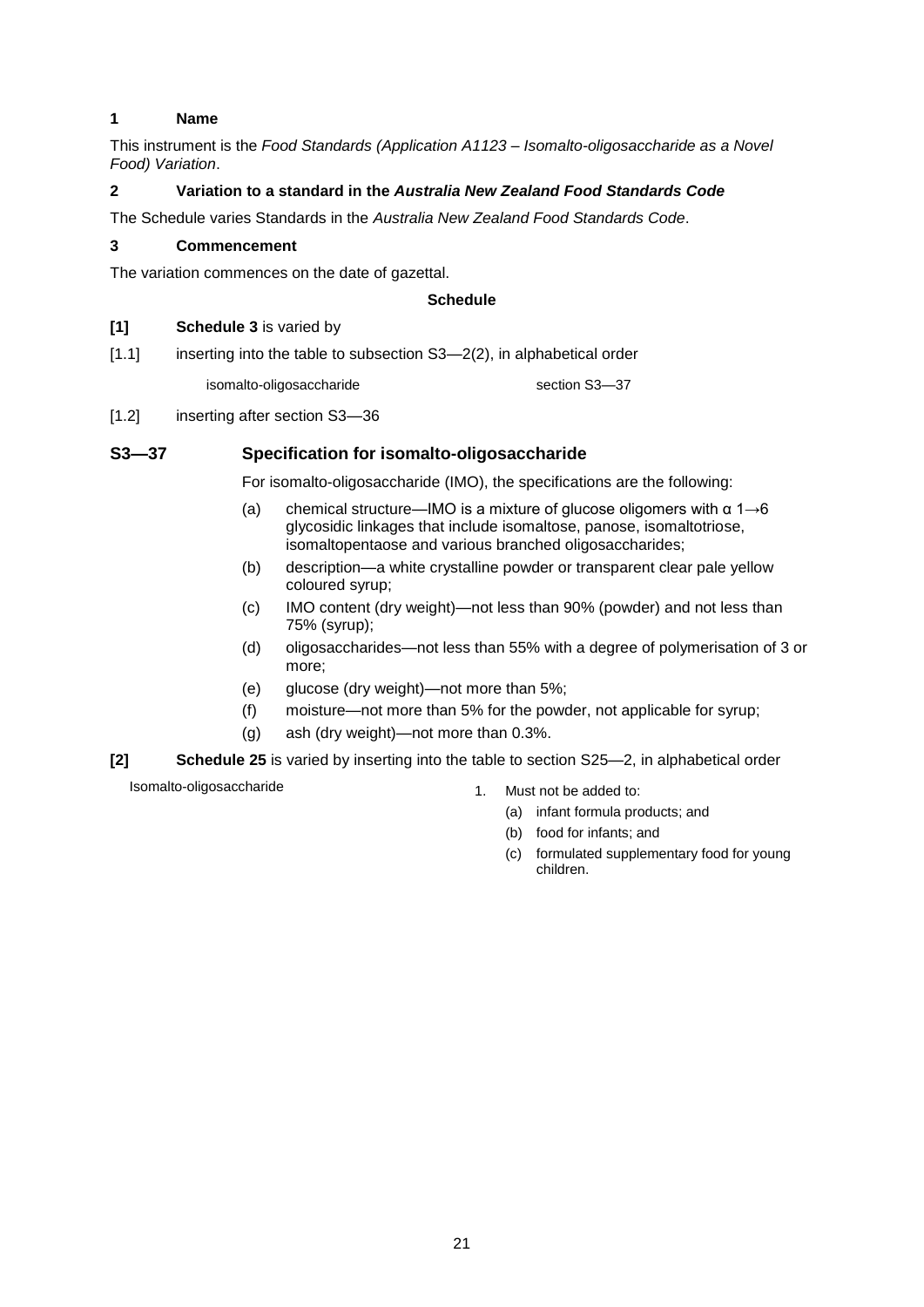### <span id="page-21-0"></span>**Attachment B – Explanatory Statement**

#### **1. Authority**

Section 13 of the *Food Standards Australia New Zealand Act 1991* (the FSANZ Act) provides that the functions of Food Standards Australia New Zealand (the Authority) include the development of standards and variations of standards for inclusion in the *Australia New Zealand Food Standards Code* (the Code).

Division 1 of Part 3 of the FSANZ Act specifies that the Authority may accept applications for the development or variation of food regulatory measures, including standards. This Division also stipulates the procedure for considering an application for the development or variation of food regulatory measures.

FSANZ accepted Application A1123 which sought to permit isomalto-oligosaccharide as a novel food, to be used as an alternative sweetener and bulk filler in a range of foods. The Authority considered the Application in accordance with Division 1 of Part 3, and has approved a draft variation.

Following consideration by the Australia and New Zealand Ministerial Forum on Food Regulation, section 92 of the FSANZ Act stipulates that the Authority must publish a notice about the standard or draft variation of a standard.

Section 94 of the FSANZ Act specifies that a standard, or a variation of a standard, in relation to which a notice is published under section 92 is a legislative instrument, but is not subject to parliamentary disallowance or sunsetting under the *Legislation Act 2003*.

#### **2. Purpose**

Isomalto-oligosaccharide is currently not permitted under the Code. The Authority has approved a draft variation that will amend the table to section S25—2 to permit IMO to be used in in food offered for retail sale other than infant formula products, infant food and formulated supplementary foods for young children. The variation will also amend Schedule 3 to provide specifications for IMO's identity and purity.

#### **3. Documents incorporated by reference**

The variations to food regulatory measures do not incorporate any documents by reference.

#### **4. Consultation**

In accordance with the procedure in Division 1 of Part 3 of the FSANZ Act, the Authority's consideration of Application A1123 included one round of public consultation following an assessment and the preparation of a draft variation and associated reports. Submissions were called for on 13 December 2016 for an eight-week consultation period.

A Regulation Impact Statement was not required because the variations to Schedules 3 and 25 are deemed to be deregulatory in nature (see OBPR ID 20966) and likely to have a minor impact on business and individuals.

#### **5. Statement of compatibility with human rights**

This instrument is exempt from the requirements for a statement of compatibility with human rights as it is a non-disallowable instrument under section 94 of the FSANZ Act.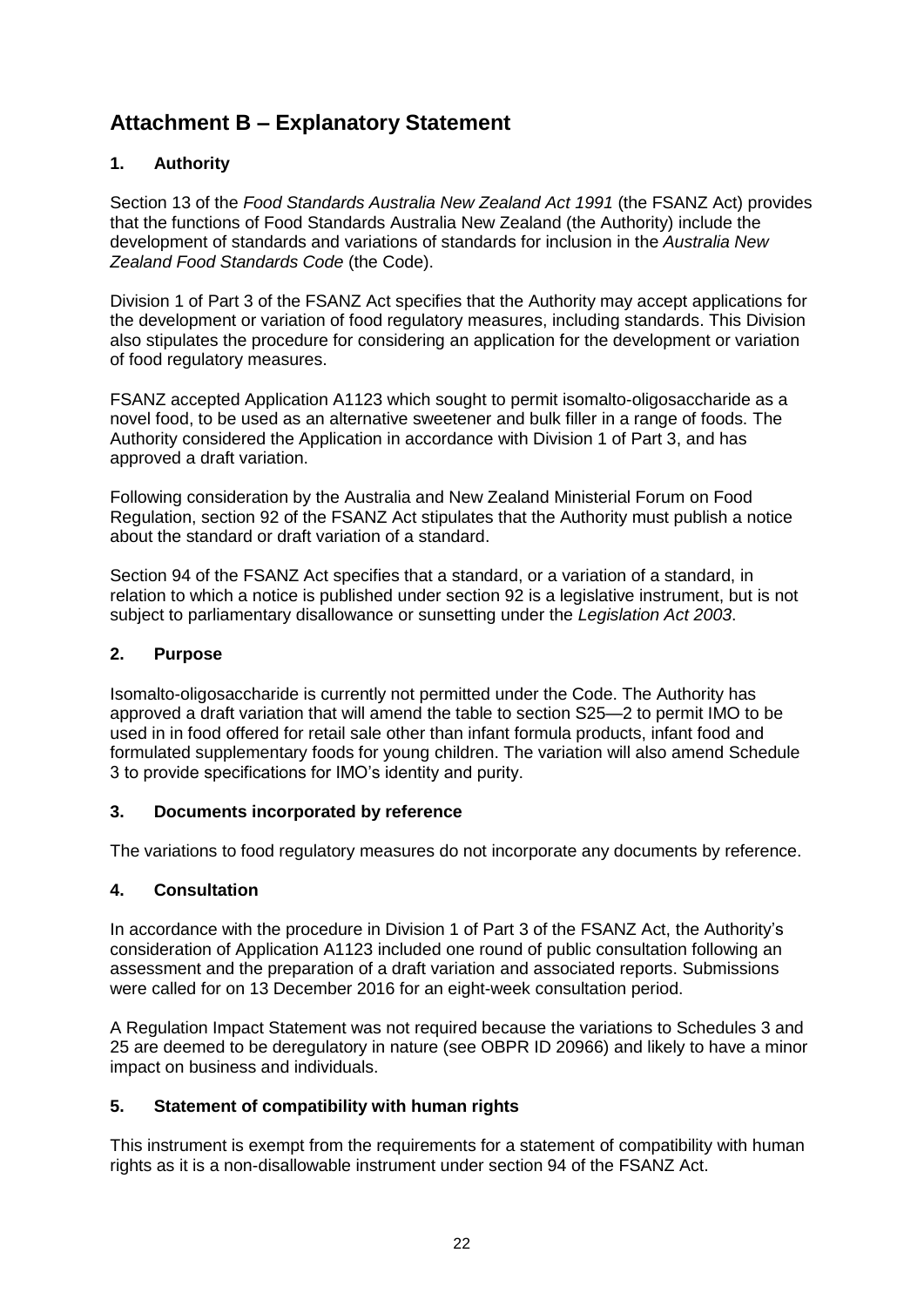#### **6. Variation**

#### **6.1 Schedule 3**

Subitem [1.1] amends the table to subsection S3—2(2) by inserting references to isomaltooligosaccharide and section S3—37.

Subitem [1.2] inserts new section S3—37. The proposed subsection sets specifications for isomalto-oligosaccharide's identity and purity for the purposes of section 1.1.1—15 of the Code.

#### **6.2 Schedule 25**

Item 2 inserts a reference to and conditions of use for isomalto-oligosaccharide into the table to section S25—2. The effect of the amendment is to provide a permission for isomaltooligosaccharide as a novel food in food offered for retail sale for the purposes of section 1.1.1—10 of the Code. The permission is for food (other than infant formula products, food for infants and formulated supplementary food for young children) to consist of isomaltooligosaccharide or have isomalto-oligosaccharide as an ingredient. The conditions prohibit the addition of isomalto-oligosaccharide to infant formula products (Standard 2.9.1), food for infants (Standard 2.9.2) and formulated supplementary food for young children (Standard 2.9.3, Division 4).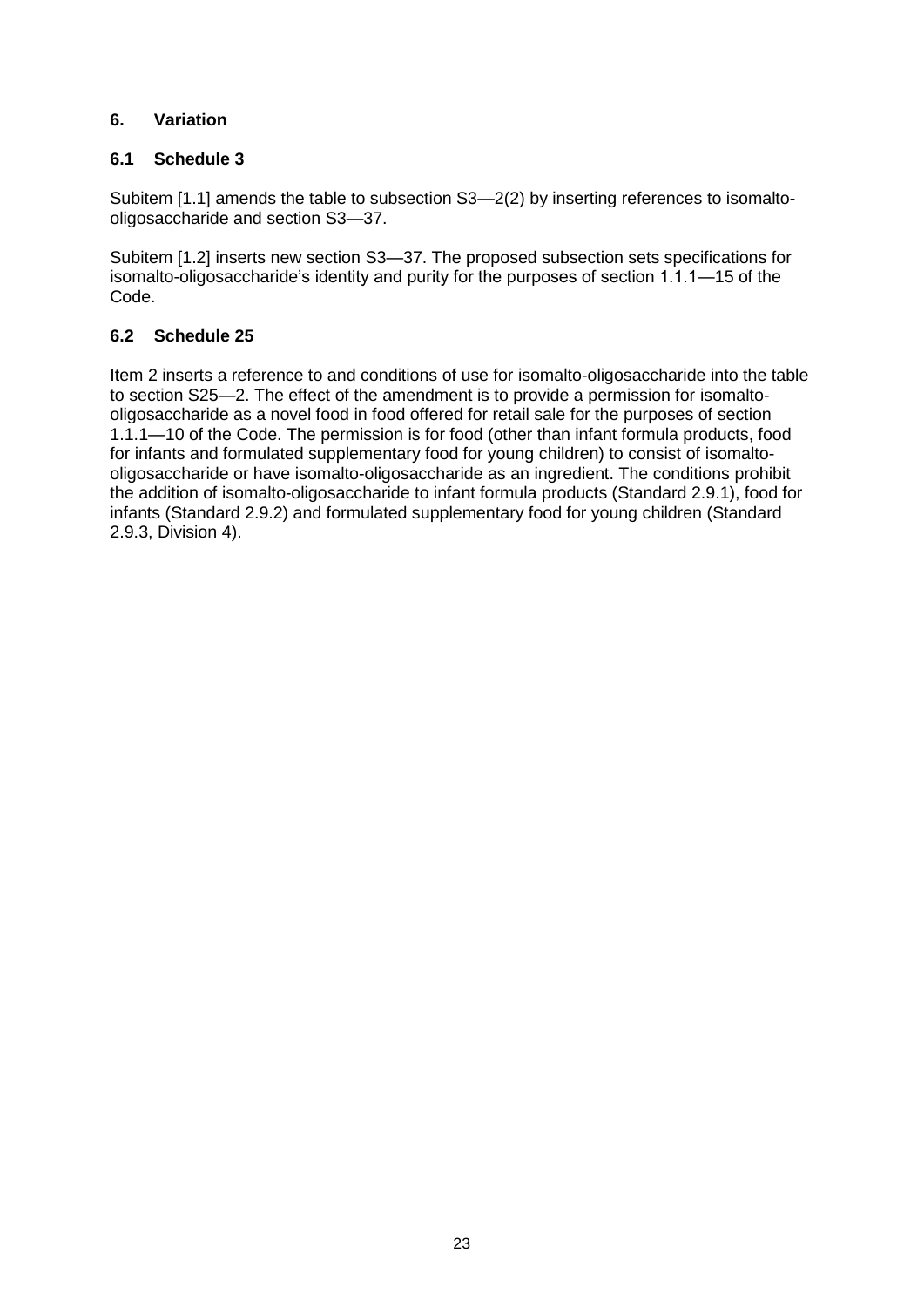### <span id="page-23-0"></span>**Attachment C – Draft variation to the** *Australia New Zealand Food Standards Code* **(call for submissions)**



#### **Food Standards (Application A1123 – Isomalto-oligosaccharide as a Novel Food) Variation**

The Board of Food Standards Australia New Zealand gives notice of the making of this variation under section 92 of the *Food Standards Australia New Zealand Act 1991*. The variation commences on the date specified in clause 3 of this variation.

Dated [To be completed by Standards Management Officer]

Standards Management Officer Delegate of the Board of Food Standards Australia New Zealand

#### **Note:**

This variation will be published in the Commonwealth of Australia Gazette No. FSC XX on XX Month 20XX. This means that this date is the gazettal date for the purposes of clause 3 of the variation.